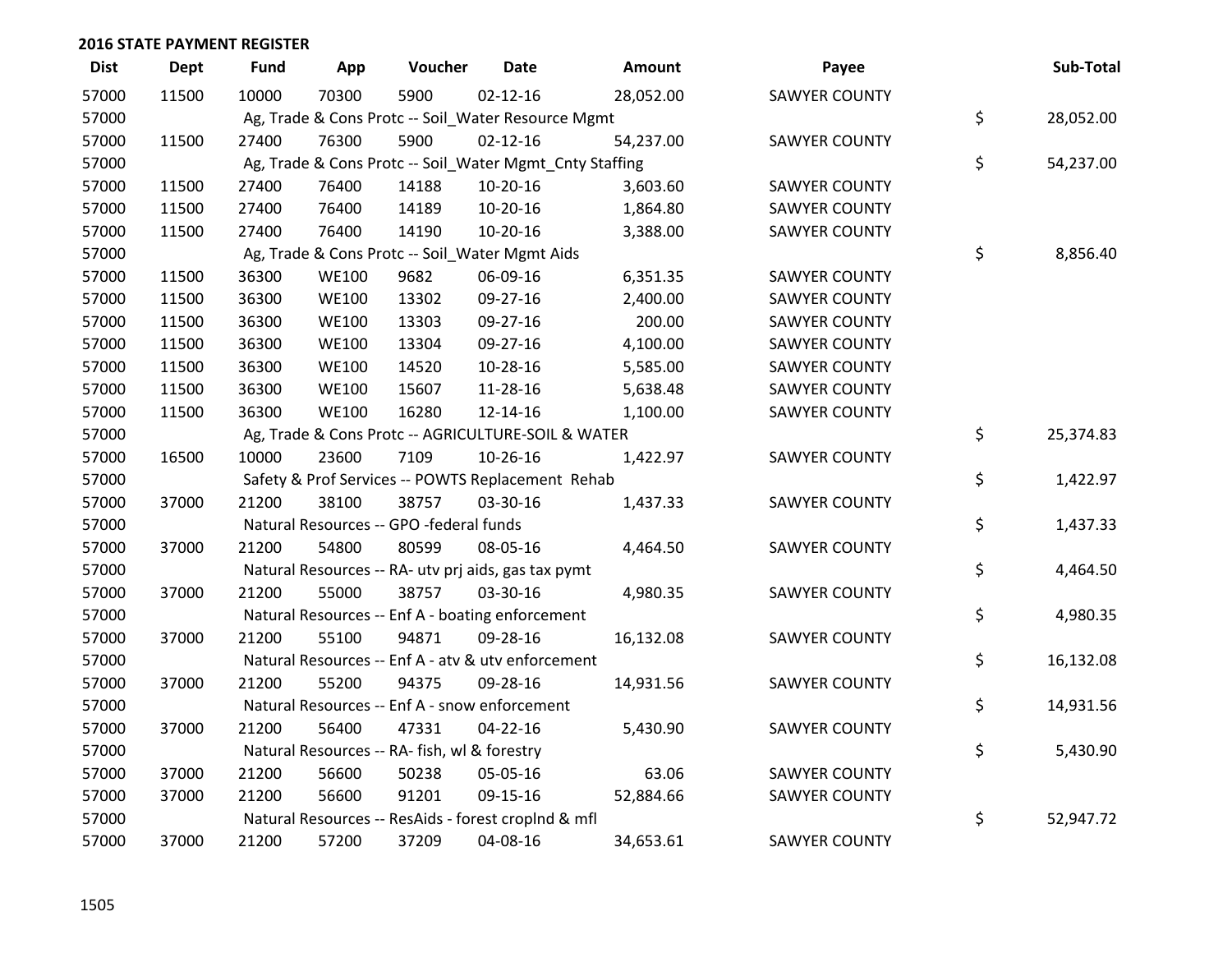| <b>Dist</b> | <b>Dept</b> | <b>Fund</b> | App   | Voucher                                             | <b>Date</b>    | Amount     | Payee                   | Sub-Total        |
|-------------|-------------|-------------|-------|-----------------------------------------------------|----------------|------------|-------------------------|------------------|
| 57000       |             |             |       | Natural Resources -- ResAids - cnty forst & admin   |                |            |                         | \$<br>34,653.61  |
| 57000       | 37000       | 21200       | 57400 | 82963                                               | 08-11-16       | 41,850.00  | <b>SAWYER COUNTY</b>    |                  |
| 57000       |             |             |       | Natural Resources -- RA- cnty snow trail & area aid |                |            |                         | \$<br>41,850.00  |
| 57000       | 37000       | 21200       | 57500 | 82804                                               | 08-11-16       | 48,162.50  | <b>SAWYER COUNTY</b>    |                  |
| 57000       | 37000       | 21200       | 57500 | 92350                                               | 09-22-16       | 14,571.40  | <b>SAWYER COUNTY</b>    |                  |
| 57000       |             |             |       | Natural Resources -- RA- snowmobile trail areas     |                |            |                         | \$<br>62,733.90  |
| 57000       | 37000       | 21200       | 57600 | 79760                                               | 08-02-16       | 7,490.00   | <b>SAWYER COUNTY</b>    |                  |
| 57000       | 37000       | 21200       | 57600 | 80611                                               | 08-05-16       | 27,112.00  | <b>SAWYER COUNTY</b>    |                  |
| 57000       | 37000       | 21200       | 57600 | 80617                                               | 08-05-16       | 4,965.00   | SAWYER COUNTY           |                  |
| 57000       | 37000       | 21200       | 57600 | 80860                                               | 08-08-16       | 50,715.00  | <b>SAWYER COUNTY</b>    |                  |
| 57000       |             |             |       | Natural Resources -- RA- atv prj aids, gas tax pymt |                |            |                         | \$<br>90,282.00  |
| 57000       | 37000       | 21200       | 57700 | 83974                                               | $08-12-16$     | 3,275.55   | <b>SAWYER COUNTY</b>    |                  |
| 57000       |             |             |       | Natural Resources -- RA- atv project aids           |                |            |                         | \$<br>3,275.55   |
| 57000       | 37000       | 21200       | 58200 | 40198                                               | 03-31-16       | 6,363.51   | <b>SAWYER COUNTY</b>    |                  |
| 57000       |             |             |       | Natural Resources -- ResAids - nat forest income    |                |            |                         | \$<br>6,363.51   |
| 57000       | 37000       | 21200       | 58400 | 48002                                               | 04-29-16       | 510.42     | <b>SAWYER COUNTY</b>    |                  |
| 57000       | 37000       | 21200       | 58400 | 90510                                               | 09-14-16       | 6,665.23   | <b>SAWYER COUNTY</b>    |                  |
| 57000       |             |             |       | Natural Resources -- ResAids - pymt in lieu tax fed |                |            |                         | \$<br>7,175.65   |
| 57000       | 37000       | 21200       | 58900 | 102628                                              | $11 - 18 - 16$ | 8,682.34   | <b>SAWYER COUNTY</b>    |                  |
| 57000       |             |             |       | Natural Resources -- Resource aids - distribution o |                |            |                         | \$<br>8,682.34   |
| 57000       | 37000       | 21200       | 67800 | 66912                                               | 06-21-16       | 39,177.58  | <b>SAWYER COUNTY</b>    |                  |
| 57000       |             |             |       | Natural Resources -- EA - invasive aqu & lake mon   |                |            |                         | \$<br>39,177.58  |
| 57000       | 39500       | 21100       | 19000 | 166                                                 | 07-05-16       | 376,055.94 | <b>SAWYER COUNTY</b>    |                  |
| 57000       | 39500       | 21100       | 19000 | 29120                                               | 10-03-16       | 188,027.99 | <b>SAWYER COUNTY</b>    |                  |
| 57000       |             |             |       | Transportation -- Trans Aids To Co.-Sf              |                |            |                         | \$<br>564,083.93 |
| 57000       | 39500       | 21100       | 16700 | 74090                                               | 02-18-16       | 21,498.23  | SAWYER CO LCO TRANSIT   |                  |
| 57000       | 39500       | 21100       | 16700 | 77903                                               | 03-31-16       | 25,329.34  | SAWYER CO LCO TRANSIT   |                  |
| 57000       |             |             |       | Transportation -- Eldly&Dsbl Cap Aidsf              |                |            |                         | \$<br>46,827.57  |
| 57000       | 39500       | 21100       | 16800 | 88057                                               | 05-06-16       | 68,844.00  | <b>COUNTY OF SAWYER</b> |                  |
| 57000       |             |             |       | Transportation -- Eldly&Disa Co/Aid Sf              |                |            |                         | \$<br>68,844.00  |
| 57000       | 39500       | 21100       | 17500 | 82631                                               | 05-23-16       | 11,413.00  | SAWYER CO LCO TRANSIT   |                  |
| 57000       |             |             |       | Transportation -- Paratransit Aids, Sf              |                |            |                         | \$<br>11,413.00  |
| 57000       | 39500       | 21100       | 17700 | 74732                                               | 02-25-16       | 34,689.00  | SAWYER CO LCO TRANSIT   |                  |
| 57000       | 39500       | 21100       | 17700 | 84196                                               | 06-13-16       | 67,435.00  | SAWYER CO LCO TRANSIT   |                  |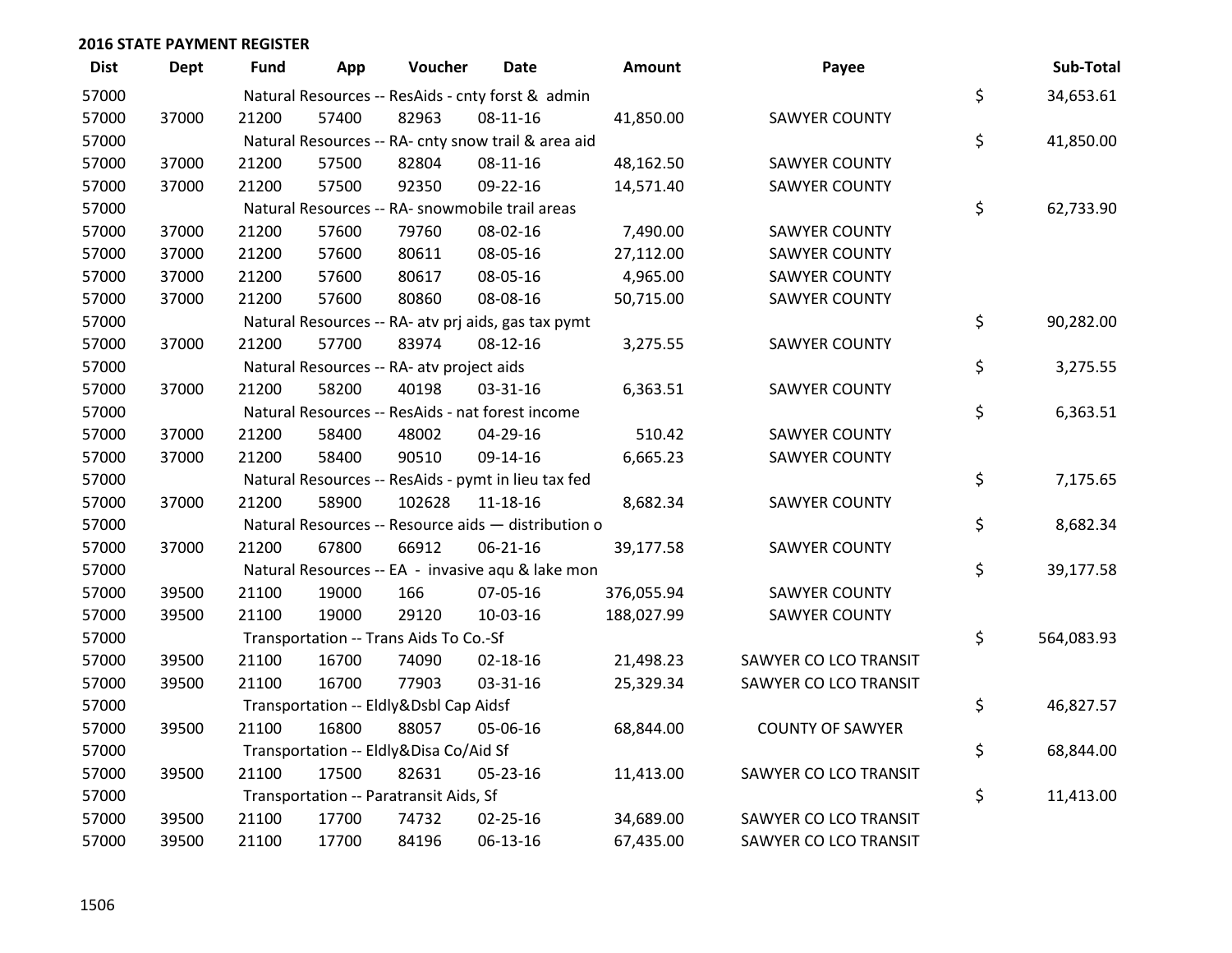| <b>Dist</b> | <b>Dept</b> | <b>Fund</b> | App   | Voucher                                | <b>Date</b>                                       | Amount     | Payee                   | Sub-Total        |
|-------------|-------------|-------------|-------|----------------------------------------|---------------------------------------------------|------------|-------------------------|------------------|
| 57000       |             |             |       | Transportation -- Tc, Trns Oper Aid Sf |                                                   |            |                         | \$<br>102,124.00 |
| 57000       | 39500       | 21100       | 18200 | 72488                                  | 02-01-16                                          | 26,511.70  | TREAS SAWYER CO         |                  |
| 57000       | 39500       | 21100       | 18200 | 72489                                  | $02 - 01 - 16$                                    | 127,040.30 | TREAS SAWYER CO         |                  |
| 57000       | 39500       | 21100       | 18200 | 72807                                  | 02-04-16                                          | 13,033.60  | SAWYER CO LCO TRANSIT   |                  |
| 57000       | 39500       | 21100       | 18200 | 72808                                  | 02-04-16                                          | 104,800.00 | TREAS SAWYER CO         |                  |
| 57000       | 39500       | 21100       | 18200 | 77449                                  | 03-24-16                                          | 254,373.22 | SAWYER CO LCO TRANSIT   |                  |
| 57000       | 39500       | 21100       | 18200 | 78399                                  | 04-06-16                                          | 606.00     | SAWYER CO LCO TRANSIT   |                  |
| 57000       | 39500       | 21100       | 18200 | 85492                                  | 06-23-16                                          | 7,151.68   | TREAS SAWYER CO         |                  |
| 57000       |             |             |       | Transportation -- Trnst/Trns-Rel Aid F |                                                   |            |                         | \$<br>533,516.50 |
| 57000       | 39500       | 21100       | 19000 | 74057                                  | $01 - 04 - 16$                                    | 188,027.97 | <b>COUNTY OF SAWYER</b> |                  |
| 57000       |             |             |       | Transportation -- Trans Aids To Co.-Sf |                                                   |            |                         | \$<br>188,027.97 |
| 57000       | 41000       | 10000       | 11600 | 92324                                  | 11-29-16                                          | 21,600.00  | <b>SAWYER COUNTY</b>    |                  |
| 57000       |             |             |       |                                        | Corrections -- Reimbursing counties for proba     |            |                         | \$<br>21,600.00  |
| 57000       | 41000       | 10000       | 30200 | 17896                                  | $01 - 04 - 16$                                    | 692.00     | <b>SAWYER COUNTY</b>    |                  |
| 57000       | 41000       | 10000       | 30200 | 20440                                  | $01-19-16$                                        | 320.00     | <b>SAWYER COUNTY</b>    |                  |
| 57000       |             |             |       |                                        | Corrections -- Community intervention program     |            |                         | \$<br>1,012.00   |
| 57000       | 43500       | 10000       | 11900 | 72453                                  | 09-02-16                                          | 7,096.49   | <b>SAWYER COUNTY</b>    |                  |
| 57000       |             |             |       |                                        | Health Services -- Emergency medical services, ai |            |                         | \$<br>7,096.49   |
| 57000       | 43500       | 10000       | 00000 | 90613                                  | $01 - 02 - 16$                                    | 6,077.00   | SAWYER CO               |                  |
| 57000       | 43500       | 10000       | 00000 | 90614                                  | 01-04-16                                          | 43,342.00  | SAWYER CO               |                  |
| 57000       | 43500       | 10000       | 00000 | 90616                                  | $02 - 01 - 16$                                    | 69,055.00  | SAWYER CO               |                  |
| 57000       | 43500       | 10000       | 00000 | 90618                                  | 03-01-16                                          | 57,034.00  | SAWYER CO               |                  |
| 57000       | 43500       | 10000       | 00000 | 90622                                  | $04 - 01 - 16$                                    | 146,365.00 | SAWYER CO               |                  |
| 57000       | 43500       | 10000       | 00000 | 90624                                  | 05-02-16                                          | 19,220.00  | SAWYER CO               |                  |
| 57000       | 43500       | 10000       | 00000 | 90627                                  | 06-01-16                                          | 25,528.00  | SAWYER CO               |                  |
| 57000       | 43500       | 10000       | 00000 | 90700                                  | $07 - 01 - 16$                                    | 50,264.00  | SAWYER CO               |                  |
| 57000       | 43500       | 10000       | 00000 | 90701                                  | 08-01-16                                          | 360,289.00 | SAWYER CO               |                  |
| 57000       | 43500       | 10000       | 00000 | 90702                                  | 09-01-16                                          | 49,364.00  | SAWYER CO               |                  |
| 57000       | 43500       | 10000       | 00000 | 90704                                  | $10-01-16$                                        | 19,702.00  | SAWYER CO               |                  |
| 57000       | 43500       | 10000       | 00000 | 90705                                  | 11-01-16                                          | 29,053.00  | SAWYER CO               |                  |
| 57000       | 43500       | 10000       | 00000 | 90706                                  | 12-01-16                                          | 5,133.00   | SAWYER CO               |                  |
| 57000       |             |             |       | Health Services -- State/Fed Aids      |                                                   |            |                         | \$<br>880,426.00 |
| 57000       | 45500       | 10000       | 22100 | 14347                                  | $07 - 22 - 16$                                    | 1,310.00   | <b>SAWYER COUNTY</b>    |                  |
| 57000       |             |             |       | Justice -- Crime laboratories, DNA     |                                                   |            |                         | \$<br>1,310.00   |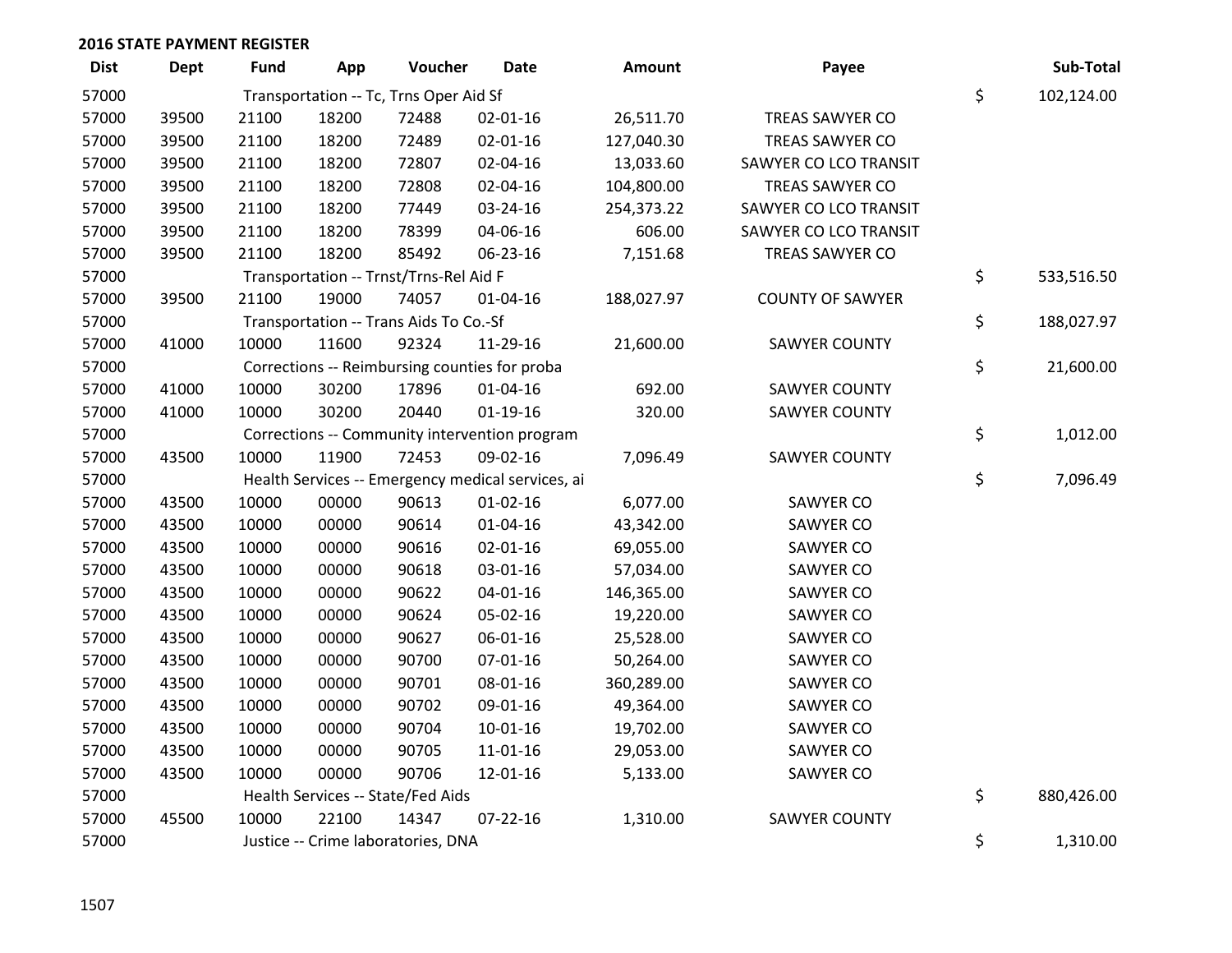| <b>Dist</b> | <b>Dept</b> | Fund  | App   | Voucher                                           | <b>Date</b>    | Amount    | Payee                | Sub-Total       |
|-------------|-------------|-------|-------|---------------------------------------------------|----------------|-----------|----------------------|-----------------|
| 57000       | 45500       | 10000 | 23100 | 21013                                             | 12-19-16       | 3,360.00  | <b>SAWYER COUNTY</b> |                 |
| 57000       |             |       |       | Justice -- Law enforcement train, local           |                |           |                      | \$<br>3,360.00  |
| 57000       | 45500       | 10000 | 26300 | 5084                                              | $01-19-16$     | 58,508.00 | <b>SAWYER COUNTY</b> |                 |
| 57000       |             |       |       | Justice -- County-tribal programs, local          |                |           |                      | \$<br>58,508.00 |
| 57000       | 46500       | 10000 | 30800 | 6684                                              | 03-01-16       | 138.26    | <b>SAWYER COUNTY</b> |                 |
| 57000       | 46500       | 10000 | 30800 | 16248                                             | 10-06-16       | 7,858.45  | <b>SAWYER COUNTY</b> |                 |
| 57000       |             |       |       | Military Affairs -- Emergency response equipment  |                |           |                      | \$<br>7,996.71  |
| 57000       | 46500       | 10000 | 33700 | 12961                                             | $07 - 20 - 16$ | 2,918.50  | <b>SAWYER COUNTY</b> |                 |
| 57000       | 46500       | 10000 | 33700 | 18637                                             | 12-06-16       | 2,918.50  | <b>SAWYER COUNTY</b> |                 |
| 57000       |             |       |       | Military Affairs -- Local emer planning grants    |                |           |                      | \$<br>5,837.00  |
| 57000       | 46500       | 10000 | 34200 | 5072                                              | $01-27-16$     | 20,657.17 | <b>SAWYER COUNTY</b> |                 |
| 57000       | 46500       | 10000 | 34200 | 5622                                              | $02 - 04 - 16$ | 2,890.50  | <b>SAWYER COUNTY</b> |                 |
| 57000       | 46500       | 10000 | 34200 | 13900                                             | 08-16-16       | 18,940.79 | <b>SAWYER COUNTY</b> |                 |
| 57000       | 46500       | 10000 | 34200 | 16328                                             | 10-07-16       | 1,200.00  | <b>SAWYER COUNTY</b> |                 |
| 57000       | 46500       | 10000 | 34200 | 18707                                             | 12-06-16       | 18,940.78 | <b>SAWYER COUNTY</b> |                 |
| 57000       |             |       |       | Military Affairs -- Federal aid, local assistance |                |           |                      | \$<br>62,629.24 |
| 57000       | 48500       | 15200 | 12700 | 7807                                              | 03-07-16       | 225.00    | <b>SAWYER COUNTY</b> |                 |
| 57000       | 48500       | 15200 | 12700 | 14000                                             | 06-30-16       | 308.20    | <b>SAWYER COUNTY</b> |                 |
| 57000       |             |       |       | Veterans Affairs -- Grants to counties            |                |           |                      | \$<br>533.20    |
| 57000       | 48500       | 58200 | 26700 | 7807                                              | 03-07-16       | 1,012.50  | <b>SAWYER COUNTY</b> |                 |
| 57000       | 48500       | 58200 | 26700 | 14000                                             | 06-30-16       | 1,386.89  | <b>SAWYER COUNTY</b> |                 |
| 57000       |             |       |       | Veterans Affairs -- County grants                 |                |           |                      | \$<br>2,399.39  |
| 57000       | 48500       | 58200 | 28000 | 21168                                             | 11-23-16       | 14,270.94 | <b>SAWYER COUNTY</b> |                 |
| 57000       |             |       |       | Veterans Affairs -- Veterans transportation grant |                |           |                      | \$<br>14,270.94 |
| 57000       | 48500       | 58300 | 37000 | 7807                                              | 03-07-16       | 1,012.50  | <b>SAWYER COUNTY</b> |                 |
| 57000       | 48500       | 58300 | 37000 | 14000                                             | 06-30-16       | 1,386.89  | <b>SAWYER COUNTY</b> |                 |
| 57000       |             |       |       | Veterans Affairs -- County grants                 |                |           |                      | \$<br>2,399.39  |
| 57000       | 50500       | 10000 | 15500 | 9597                                              | $01-29-16$     | 5,778.06  | <b>SAWYER COUNTY</b> |                 |
| 57000       | 50500       | 10000 | 15500 | 12808                                             | 03-02-16       | 3,632.91  | <b>SAWYER COUNTY</b> |                 |
| 57000       | 50500       | 10000 | 15500 | 15258                                             | 03-30-16       | 3,510.78  | <b>SAWYER COUNTY</b> |                 |
| 57000       | 50500       | 10000 | 15500 | 16311                                             | $04 - 15 - 16$ | 1,857.39  | <b>SAWYER COUNTY</b> |                 |
| 57000       | 50500       | 10000 | 15500 | 17684                                             | 04-29-16       | 2,127.00  | <b>SAWYER COUNTY</b> |                 |
| 57000       | 50500       | 10000 | 15500 | 19157                                             | 05-17-16       | 1,160.92  | <b>SAWYER COUNTY</b> |                 |
| 57000       | 50500       | 10000 | 15500 | 22062                                             | 06-15-16       | 3,714.08  | <b>SAWYER COUNTY</b> |                 |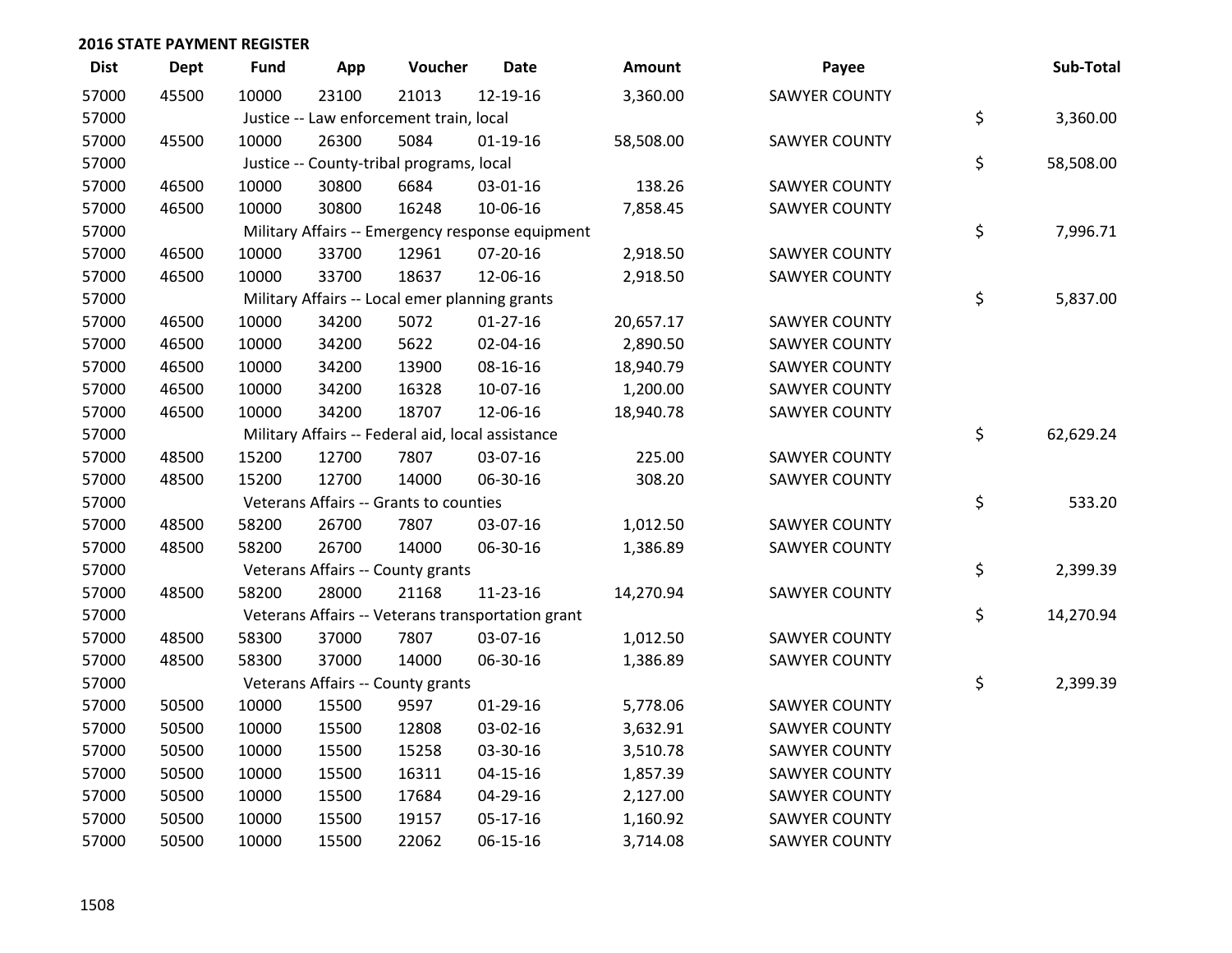| <b>Dist</b> | <b>Dept</b> | <b>Fund</b> | App                    | Voucher                                         | <b>Date</b>                                    | <b>Amount</b> | Payee                | Sub-Total          |
|-------------|-------------|-------------|------------------------|-------------------------------------------------|------------------------------------------------|---------------|----------------------|--------------------|
| 57000       | 50500       | 10000       | 15500                  | 24411                                           | 07-18-16                                       | 3,693.31      | <b>SAWYER COUNTY</b> |                    |
| 57000       | 50500       | 10000       | 15500                  | 27528                                           | 08-17-16                                       | 7,430.64      | <b>SAWYER COUNTY</b> |                    |
| 57000       | 50500       | 10000       | 15500                  | 29953                                           | 09-15-16                                       | 2,362.94      | <b>SAWYER COUNTY</b> |                    |
| 57000       | 50500       | 10000       | 15500                  | 33872                                           | 10-31-16                                       | (2, 121.74)   | <b>SAWYER COUNTY</b> |                    |
| 57000       | 50500       | 10000       | 15500                  | 36200                                           | 11-30-16                                       | 2,121.74      | <b>SAWYER COUNTY</b> |                    |
| 57000       | 50500       | 10000       | 15500                  | 36217                                           | 11-30-16                                       | 1,676.91      | <b>SAWYER COUNTY</b> |                    |
| 57000       | 50500       | 10000       | 15500                  | 38791                                           | 12-29-16                                       | 2,871.75      | <b>SAWYER COUNTY</b> |                    |
| 57000       |             |             |                        | Administration -- Federal aid, local assistance |                                                |               |                      | \$<br>39,816.69    |
| 57000       | 50500       | 23500       | 37100                  | 9597                                            | 01-29-16                                       | 2,798.85      | <b>SAWYER COUNTY</b> |                    |
| 57000       | 50500       | 23500       | 37100                  | 12808                                           | 03-02-16                                       | 1,670.60      | <b>SAWYER COUNTY</b> |                    |
| 57000       | 50500       | 23500       | 37100                  | 15258                                           | 03-30-16                                       | 3,201.04      | <b>SAWYER COUNTY</b> |                    |
| 57000       | 50500       | 23500       | 37100                  | 16311                                           | $04 - 15 - 16$                                 | 2,030.94      | <b>SAWYER COUNTY</b> |                    |
| 57000       | 50500       | 23500       | 37100                  | 19157                                           | 05-17-16                                       | 1,096.60      | <b>SAWYER COUNTY</b> |                    |
| 57000       | 50500       | 23500       | 37100                  | 22062                                           | 06-15-16                                       | 420.62        | <b>SAWYER COUNTY</b> |                    |
| 57000       | 50500       | 23500       | 37100                  | 24411                                           | 07-18-16                                       | 139.87        | <b>SAWYER COUNTY</b> |                    |
| 57000       | 50500       | 23500       | 37100                  | 27528                                           | 08-17-16                                       | 33.95         | SAWYER COUNTY        |                    |
| 57000       | 50500       | 23500       | 37100                  | 29953                                           | 09-15-16                                       | 1,199.02      | <b>SAWYER COUNTY</b> |                    |
| 57000       | 50500       | 23500       | 37100                  | 33872                                           | 10-31-16                                       | 9,804.44      | <b>SAWYER COUNTY</b> |                    |
| 57000       | 50500       | 23500       | 37100                  | 36217                                           | 11-30-16                                       | 2,007.21      | <b>SAWYER COUNTY</b> |                    |
| 57000       | 50500       | 23500       | 37100                  | 38791                                           | 12-29-16                                       | 3,309.83      | <b>SAWYER COUNTY</b> |                    |
| 57000       |             |             |                        |                                                 | Administration -- Low-income assistance grants |               |                      | \$<br>27,712.97    |
| 57000       | 50500       | 26900       | 16600                  | 13249                                           | 03-23-16                                       | 1,000.00      | <b>SAWYER COUNTY</b> |                    |
| 57000       | 50500       | 26900       | 16600                  | 13447                                           | 03-24-16                                       | 58,080.00     | <b>SAWYER COUNTY</b> |                    |
| 57000       | 50500       | 26900       | 16600                  | 18467                                           | 05-10-16                                       | 25,000.00     | <b>SAWYER COUNTY</b> |                    |
| 57000       |             |             | Administration -- Land |                                                 |                                                |               |                      | \$<br>84,080.00    |
| 57000       | 83500       | 10000       | 10500                  | 6792                                            | 07-25-16                                       | 34,994.52     | SAWYER COUNTY        |                    |
| 57000       |             |             |                        | Revenue -- County and Municipal Aid             |                                                |               |                      | \$<br>34,994.52    |
| 57000       | 83500       | 10000       | 10900                  | 7249                                            | 07-25-16                                       | 6,405.00      | <b>SAWYER COUNTY</b> |                    |
| 57000       |             |             |                        | Revenue -- State Aid, Tax Exempt Proprty        |                                                |               |                      | \$<br>6,405.00     |
| 57000       | 83500       | 10000       | 11000                  | 14316                                           | 11-21-16                                       | 142,027.24    | <b>SAWYER COUNTY</b> |                    |
| 57000       |             |             |                        | Revenue -- Public Utility Distribution          |                                                |               |                      | \$<br>142,027.24   |
| 57000       | 83500       | 10000       | 30200                  | 5103                                            | 07-25-16                                       | 686,989.02    | <b>SAWYER COUNTY</b> |                    |
| 57000       | 83500       | 10000       | 30200                  | 5247                                            | $07 - 25 - 16$                                 | 4,107,060.75  | <b>SAWYER COUNTY</b> |                    |
| 57000       |             |             |                        | Revenue -- School Lvy Tx/First Dollar Cr        |                                                |               |                      | \$<br>4,794,049.77 |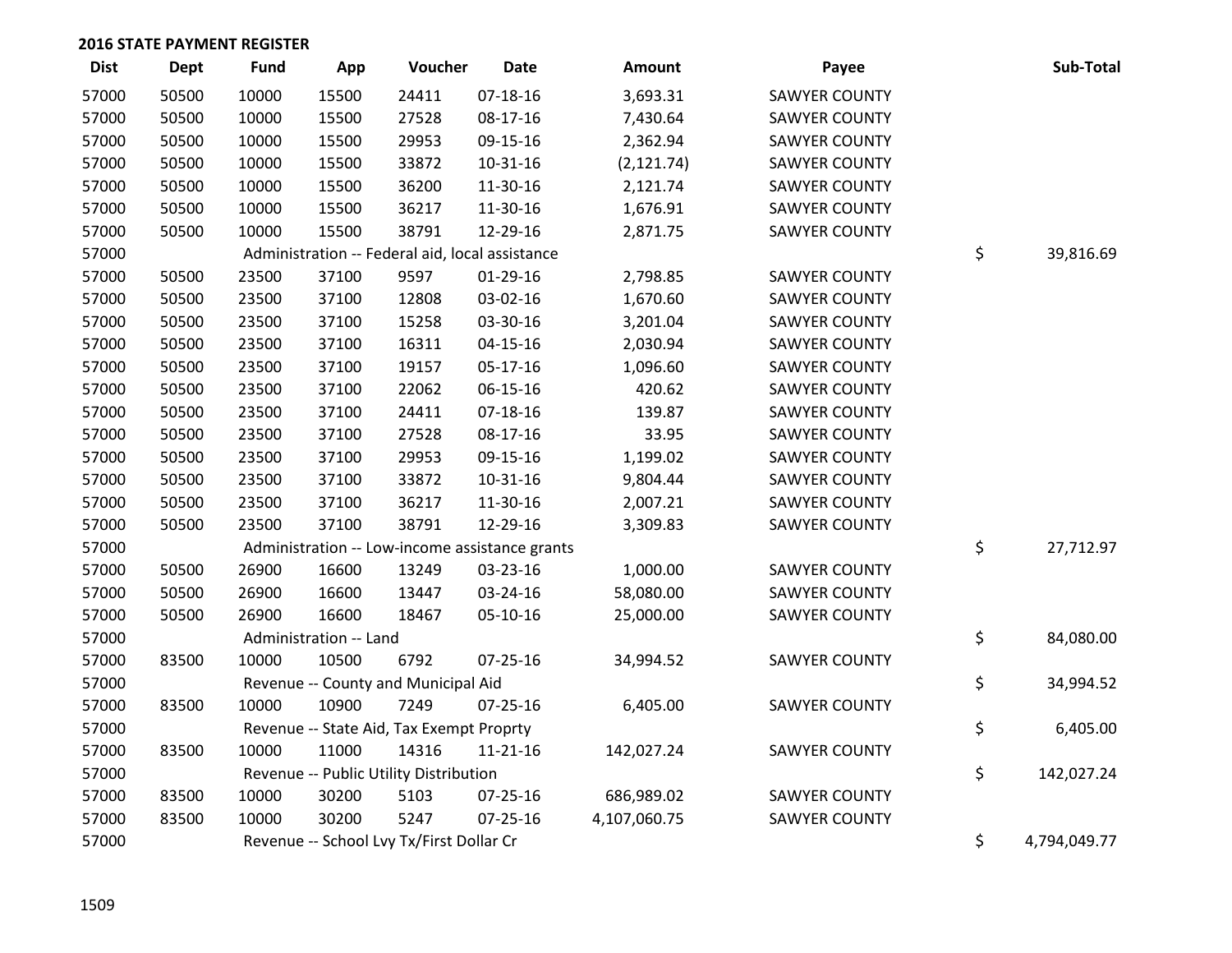| <b>Dist</b> | <b>Dept</b> | <b>Fund</b> | App                                  | Voucher                                  | <b>Date</b>                                         | Amount     | Payee                    | Sub-Total          |
|-------------|-------------|-------------|--------------------------------------|------------------------------------------|-----------------------------------------------------|------------|--------------------------|--------------------|
| 57000       | 83500       | 52100       | 36300                                | 3506                                     | 03-29-16                                            | 347,996.16 | <b>SAWYER COUNTY</b>     |                    |
| 57000       |             |             |                                      | Revenue -- Lottery & Gaming Credit       |                                                     |            |                          | \$<br>347,996.16   |
| 57000       |             |             | <b>District Total Appropriations</b> |                                          |                                                     |            |                          | \$<br>8,573,759.46 |
| 57002       | 16500       | 10000       | 22500                                | 4692                                     | 06-27-16                                            | 10,273.04  | TOWN OF BASS LAKE        |                    |
| 57002       |             |             |                                      |                                          | Safety & Prof Services -- Fire dues distribution    |            |                          | \$<br>10,273.04    |
| 57002       | 37000       | 10000       | 50300                                | 46304                                    | $04 - 21 - 16$                                      | 93.06      | TOWN OF BASS LAKE        |                    |
| 57002       |             |             |                                      |                                          | Natural Resources -- Aids in lieu of taxes - gener  |            |                          | \$<br>93.06        |
| 57002       | 37000       | 21200       | 16600                                | 63960                                    | 06-20-16                                            | 639.42     | <b>TOWN OF BASS LAKE</b> |                    |
| 57002       |             |             |                                      |                                          | Natural Resources -- Gen program ops-state funds-FR |            |                          | \$<br>639.42       |
| 57002       | 37000       | 21200       | 57100                                | 63960                                    | 06-20-16                                            | 467.80     | TOWN OF BASS LAKE        |                    |
| 57002       |             |             |                                      |                                          | Natural Resources -- ResAids - cnty forst, cl & mfl |            |                          | \$<br>467.80       |
| 57002       | 37000       | 21200       | 57900                                | 46305                                    | $04 - 21 - 16$                                      | 187.08     | TOWN OF BASS LAKE        |                    |
| 57002       | 37000       | 21200       | 57900                                | 46306                                    | $04 - 21 - 16$                                      | 377.34     | TOWN OF BASS LAKE        |                    |
| 57002       | 37000       | 21200       | 57900                                | 46307                                    | $04 - 21 - 16$                                      | 12.72      | TOWN OF BASS LAKE        |                    |
| 57002       |             |             |                                      |                                          | Natural Resources -- Aids in lieu of taxes - sum s  |            |                          | \$<br>577.14       |
| 57002       | 37000       | 21200       | 58900                                | 102629                                   | 11-18-16                                            | 1,958.92   | TOWN OF BASS LAKE        |                    |
| 57002       |             |             |                                      |                                          | Natural Resources -- Resource aids - distribution o |            |                          | \$<br>1,958.92     |
| 57002       | 37000       | 27400       | 67000                                | 56271                                    | 05-27-16                                            | 8,380.22   | TOWN OF BASS LAKE        |                    |
| 57002       |             |             |                                      |                                          | Natural Resources -- Fin asst for responsible units |            |                          | \$<br>8,380.22     |
| 57002       | 39500       | 21100       | 19100                                | 1624                                     | 07-05-16                                            | 46,632.85  | TOWN OF BASS LAKE        |                    |
| 57002       | 39500       | 21100       | 19100                                | 30696                                    | 10-03-16                                            | 46,632.87  | TOWN OF BASS LAKE        |                    |
| 57002       | 39500       | 21100       | 19100                                | 77443                                    | $01 - 04 - 16$                                      | 46,632.85  | TOWN OF BASS LAKE        |                    |
| 57002       | 39500       | 21100       | 19100                                | 85443                                    | 04-04-16                                            | 46,632.85  | TOWN OF BASS LAKE        |                    |
| 57002       |             |             |                                      | Transportation -- Trns Aids To Mnc.-Sf   |                                                     |            |                          | \$<br>186,531.42   |
| 57002       | 50500       | 10000       | 17400                                | 17105                                    | 04-28-16                                            | 15,716.00  | TOWN OF BASS LAKE        |                    |
| 57002       |             |             |                                      |                                          | Administration -- HV trans In annual impact fee     |            |                          | \$<br>15,716.00    |
| 57002       | 83500       | 10000       | 10500                                | 6772                                     | $07 - 25 - 16$                                      | 12,318.30  | <b>TOWN OF BASS LAKE</b> |                    |
| 57002       | 83500       | 10000       | 10500                                | 14296                                    | $11 - 21 - 16$                                      | 20,334.52  | TOWN OF BASS LAKE        |                    |
| 57002       |             |             |                                      | Revenue -- County and Municipal Aid      |                                                     |            |                          | \$<br>32,652.82    |
| 57002       | 83500       | 10000       | 10900                                | 8611                                     | $07 - 25 - 16$                                      | 29.00      | TOWN OF BASS LAKE        |                    |
| 57002       |             |             |                                      | Revenue -- State Aid, Tax Exempt Proprty |                                                     |            |                          | \$<br>29.00        |
| 57002       | 83500       | 10000       | 11000                                | 14296                                    | $11 - 21 - 16$                                      | 49,855.07  | TOWN OF BASS LAKE        |                    |
| 57002       |             |             |                                      | Revenue -- Public Utility Distribution   |                                                     |            |                          | \$<br>49,855.07    |
| 57002       |             |             | <b>District Total Appropriations</b> |                                          |                                                     |            |                          | \$<br>307,173.91   |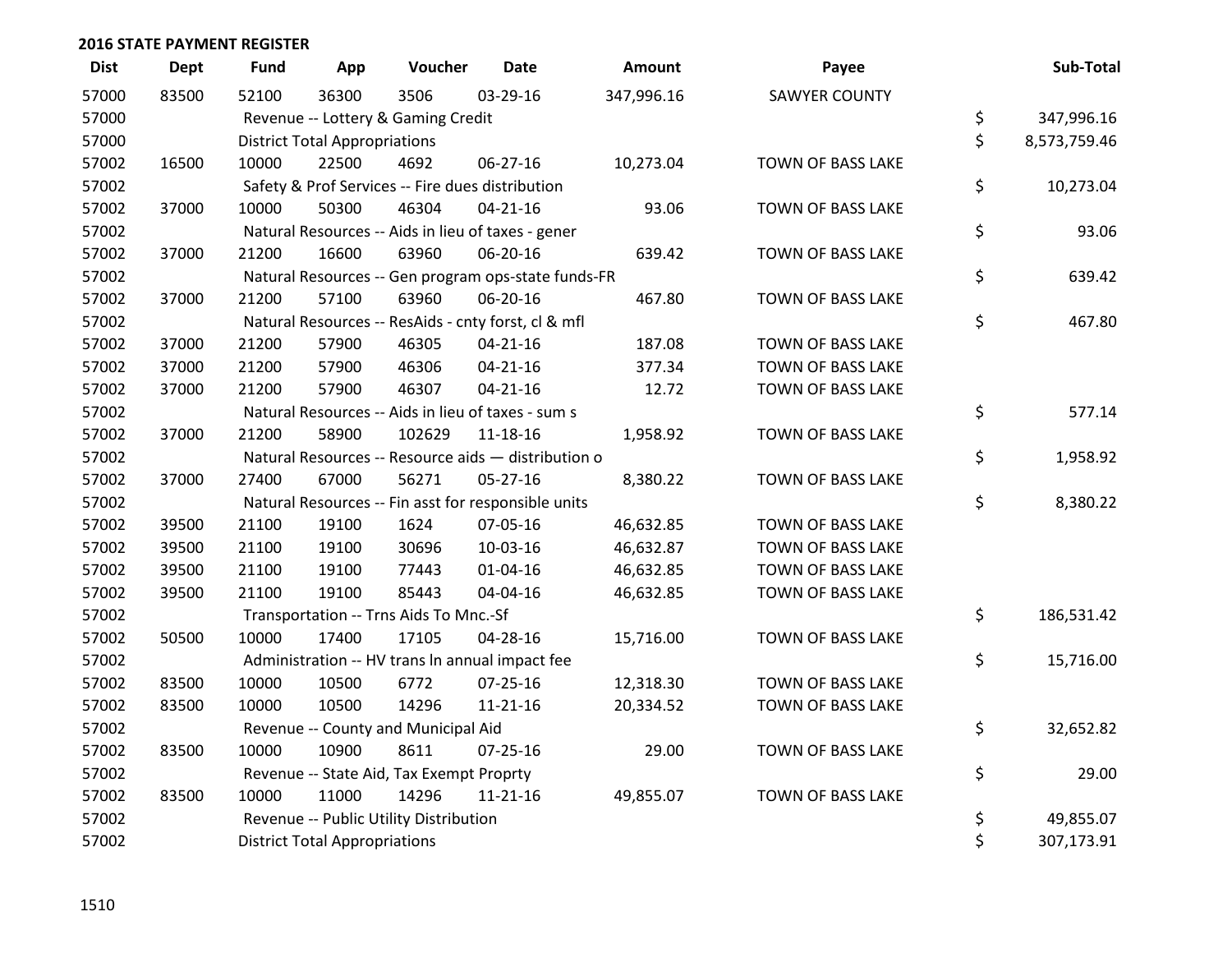| <b>Dist</b> | Dept  | <b>Fund</b> | App                                  | Voucher                                             | <b>Date</b>    | <b>Amount</b> | Payee                   | Sub-Total        |
|-------------|-------|-------------|--------------------------------------|-----------------------------------------------------|----------------|---------------|-------------------------|------------------|
| 57004       | 16500 | 10000       | 22500                                | 4693                                                | $06 - 27 - 16$ | 636.64        | <b>TOWN OF COUDERAY</b> |                  |
| 57004       |       |             |                                      | Safety & Prof Services -- Fire dues distribution    |                |               |                         | \$<br>636.64     |
| 57004       | 37000 | 10000       | 50300                                | 33806                                               | 03-01-16       | 130.96        | TOWN OF COUDERAY        |                  |
| 57004       | 37000 | 10000       | 50300                                | 47022                                               | $04 - 21 - 16$ | 211.36        | <b>TOWN OF COUDERAY</b> |                  |
| 57004       | 37000 | 10000       | 50300                                | 47025                                               | $04 - 21 - 16$ | 84.80         | <b>TOWN OF COUDERAY</b> |                  |
| 57004       |       |             |                                      | Natural Resources -- Aids in lieu of taxes - gener  |                |               |                         | \$<br>427.12     |
| 57004       | 37000 | 21200       | 16600                                | 63961                                               | 06-20-16       | 2,074.97      | TOWN OF COUDERAY        |                  |
| 57004       |       |             |                                      | Natural Resources -- Gen program ops-state funds-FR |                |               |                         | \$<br>2,074.97   |
| 57004       | 37000 | 21200       | 57100                                | 63961                                               | 06-20-16       | 3,334.00      | TOWN OF COUDERAY        |                  |
| 57004       |       |             |                                      | Natural Resources -- ResAids - cnty forst, cl & mfl |                |               |                         | \$<br>3,334.00   |
| 57004       | 37000 | 21200       | 57900                                | 47023                                               | $04 - 21 - 16$ | 6.13          | TOWN OF COUDERAY        |                  |
| 57004       | 37000 | 21200       | 57900                                | 47024                                               | $04 - 21 - 16$ | 8.17          | <b>TOWN OF COUDERAY</b> |                  |
| 57004       | 37000 | 21200       | 57900                                | 47026                                               | $04 - 21 - 16$ | 252.77        | TOWN OF COUDERAY        |                  |
| 57004       |       |             |                                      | Natural Resources -- Aids in lieu of taxes - sum s  |                |               |                         | \$<br>267.07     |
| 57004       | 37000 | 21200       | 58900                                | 102630                                              | 11-18-16       | 794.00        | TOWN OF COUDERAY        |                  |
| 57004       |       |             |                                      | Natural Resources -- Resource aids - distribution o |                |               |                         | \$<br>794.00     |
| 57004       | 37000 | 27400       | 67000                                | 55904                                               | $05 - 27 - 16$ | 1,288.98      | <b>TOWN OF COUDERAY</b> |                  |
| 57004       |       |             |                                      | Natural Resources -- Fin asst for responsible units |                |               |                         | \$<br>1,288.98   |
| 57004       | 37000 | 27400       | 67300                                | 55904                                               | $05 - 27 - 16$ | 106.07        | TOWN OF COUDERAY        |                  |
| 57004       |       |             |                                      | Natural Resources -- Recycling consolidation grants |                |               |                         | \$<br>106.07     |
| 57004       | 39500 | 21100       | 19100                                | 1625                                                | 07-05-16       | 24,210.99     | <b>TOWN OF COUDERAY</b> |                  |
| 57004       | 39500 | 21100       | 19100                                | 30697                                               | 10-03-16       | 24,210.99     | TOWN OF COUDERAY        |                  |
| 57004       | 39500 | 21100       | 19100                                | 77444                                               | $01 - 04 - 16$ | 24,210.99     | TOWN OF COUDERAY        |                  |
| 57004       | 39500 | 21100       | 19100                                | 85444                                               | 04-04-16       | 24,210.99     | <b>TOWN OF COUDERAY</b> |                  |
| 57004       |       |             |                                      | Transportation -- Trns Aids To Mnc.-Sf              |                |               |                         | \$<br>96,843.96  |
| 57004       | 50500 | 10000       | 17400                                | 17106                                               | 04-28-16       | 21,511.00     | TOWN OF COUDERAY        |                  |
| 57004       |       |             |                                      | Administration -- HV trans In annual impact fee     |                |               |                         | \$<br>21,511.00  |
| 57004       | 83500 | 10000       | 10500                                | 6773                                                | $07 - 25 - 16$ | 3,237.72      | <b>TOWN OF COUDERAY</b> |                  |
| 57004       | 83500 | 10000       | 10500                                | 14297                                               | $11 - 21 - 16$ | 18,347.09     | TOWN OF COUDERAY        |                  |
| 57004       |       |             |                                      | Revenue -- County and Municipal Aid                 |                |               |                         | \$<br>21,584.81  |
| 57004       | 83500 | 10000       | 10900                                | 8612                                                | 07-25-16       | 1.00          | TOWN OF COUDERAY        |                  |
| 57004       |       |             |                                      | Revenue -- State Aid, Tax Exempt Proprty            |                |               |                         | \$<br>1.00       |
| 57004       |       |             | <b>District Total Appropriations</b> |                                                     |                |               |                         | \$<br>148,869.62 |
| 57006       | 37000 | 10000       | 50300                                | 33794                                               | 03-01-16       | 1,163.79      | <b>TOWN OF DRAPER</b>   |                  |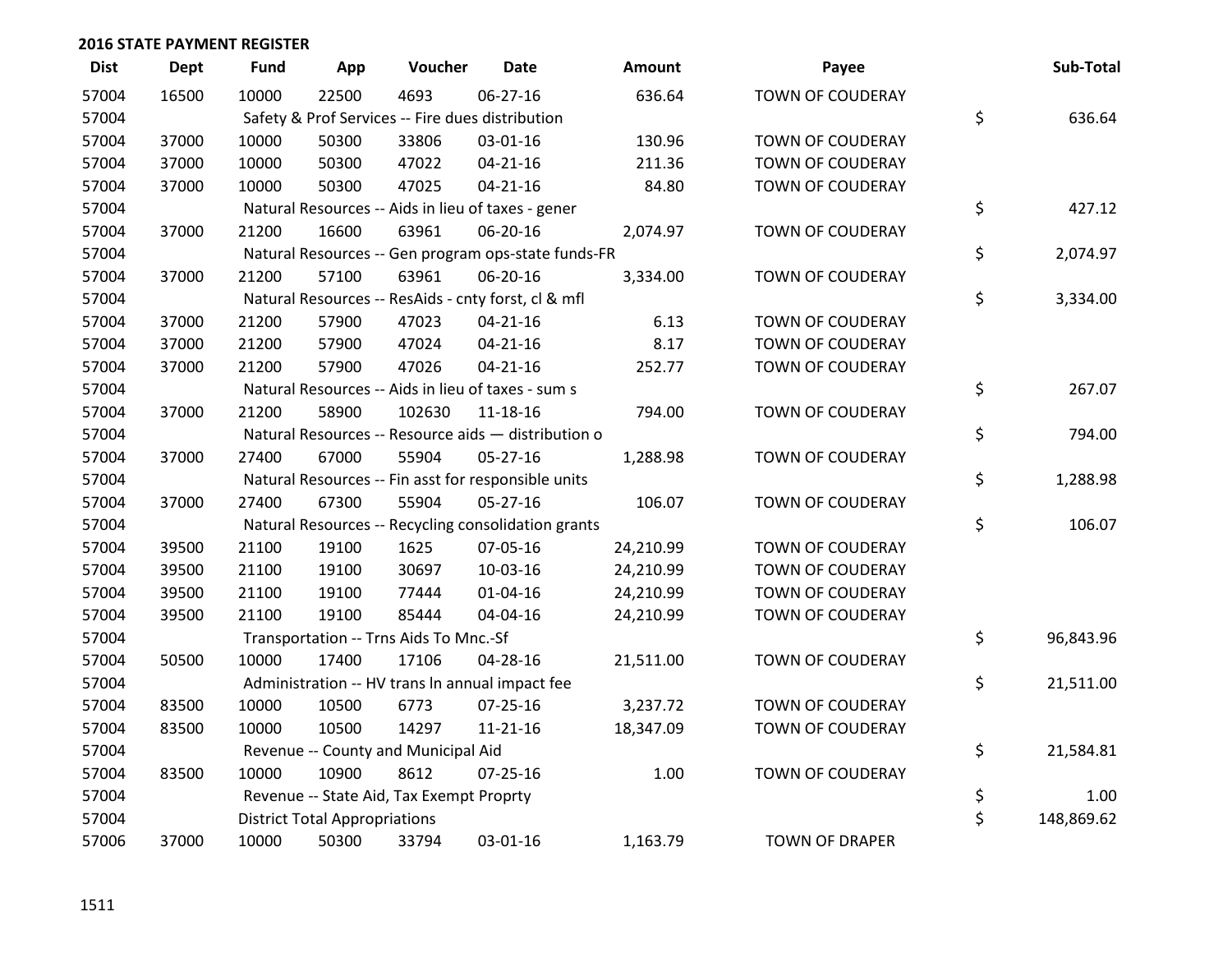| <b>Dist</b> | <b>Dept</b> | <b>Fund</b> | App                                  | Voucher                                  | <b>Date</b>                                         | Amount    | Payee                    | Sub-Total        |
|-------------|-------------|-------------|--------------------------------------|------------------------------------------|-----------------------------------------------------|-----------|--------------------------|------------------|
| 57006       | 37000       | 10000       | 50300                                | 33795                                    | 03-01-16                                            | 16,408.14 | <b>TOWN OF DRAPER</b>    |                  |
| 57006       | 37000       | 10000       | 50300                                | 33796                                    | 03-01-16                                            | 129.75    | <b>TOWN OF DRAPER</b>    |                  |
| 57006       | 37000       | 10000       | 50300                                | 46385                                    | $04 - 21 - 16$                                      | 105.03    | <b>TOWN OF DRAPER</b>    |                  |
| 57006       |             |             |                                      |                                          | Natural Resources -- Aids in lieu of taxes - gener  |           |                          | \$<br>17,806.71  |
| 57006       | 37000       | 21200       | 16600                                | 63962                                    | 06-20-16                                            | 820.04    | <b>TOWN OF DRAPER</b>    |                  |
| 57006       |             |             |                                      |                                          | Natural Resources -- Gen program ops-state funds-FR |           |                          | \$<br>820.04     |
| 57006       | 37000       | 21200       | 57100                                | 63962                                    | 06-20-16                                            | 5,548.11  | <b>TOWN OF DRAPER</b>    |                  |
| 57006       |             |             |                                      |                                          | Natural Resources -- ResAids - cnty forst, cl & mfl |           |                          | \$<br>5,548.11   |
| 57006       | 37000       | 21200       | 57900                                | 46383                                    | $04 - 21 - 16$                                      | 10.50     | <b>TOWN OF DRAPER</b>    |                  |
| 57006       | 37000       | 21200       | 57900                                | 46384                                    | $04 - 21 - 16$                                      | 12,542.90 | <b>TOWN OF DRAPER</b>    |                  |
| 57006       |             |             |                                      |                                          | Natural Resources -- Aids in lieu of taxes - sum s  |           |                          | \$<br>12,553.40  |
| 57006       | 37000       | 21200       | 58400                                | 48179                                    | 04-29-16                                            | 6,129.74  | <b>TOWN OF DRAPER</b>    |                  |
| 57006       | 37000       | 21200       | 58400                                | 90569                                    | 09-14-16                                            | 79,617.23 | TOWN OF DRAPER           |                  |
| 57006       |             |             |                                      |                                          | Natural Resources -- ResAids - pymt in lieu tax fed |           |                          | \$<br>85,746.97  |
| 57006       | 37000       | 21200       | 58900                                | 102631                                   | 11-18-16                                            | 265.16    | <b>TOWN OF DRAPER</b>    |                  |
| 57006       |             |             |                                      |                                          | Natural Resources -- Resource aids - distribution o |           |                          | \$<br>265.16     |
| 57006       | 37000       | 27400       | 67000                                | 55964                                    | 05-27-16                                            | 695.67    | <b>TOWN OF DRAPER</b>    |                  |
| 57006       |             |             |                                      |                                          | Natural Resources -- Fin asst for responsible units |           |                          | \$<br>695.67     |
| 57006       | 39500       | 21100       | 19100                                | 1626                                     | 07-05-16                                            | 46,715.43 | <b>TOWN OF DRAPER</b>    |                  |
| 57006       | 39500       | 21100       | 19100                                | 30698                                    | 10-03-16                                            | 46,715.43 | <b>TOWN OF DRAPER</b>    |                  |
| 57006       | 39500       | 21100       | 19100                                | 77445                                    | $01 - 04 - 16$                                      | 46,715.43 | <b>TOWN OF DRAPER</b>    |                  |
| 57006       | 39500       | 21100       | 19100                                | 85445                                    | 04-04-16                                            | 46,715.43 | <b>TOWN OF DRAPER</b>    |                  |
| 57006       |             |             |                                      | Transportation -- Trns Aids To Mnc.-Sf   |                                                     |           |                          | \$<br>186,861.72 |
| 57006       | 83500       | 10000       | 10500                                | 6774                                     | 07-25-16                                            | 793.44    | <b>TOWN OF DRAPER</b>    |                  |
| 57006       | 83500       | 10000       | 10500                                | 14298                                    | $11 - 21 - 16$                                      | 4,496.82  | <b>TOWN OF DRAPER</b>    |                  |
| 57006       |             |             |                                      | Revenue -- County and Municipal Aid      |                                                     |           |                          | \$<br>5,290.26   |
| 57006       | 83500       | 10000       | 10900                                | 8613                                     | $07 - 25 - 16$                                      | 4.00      | <b>TOWN OF DRAPER</b>    |                  |
| 57006       |             |             |                                      | Revenue -- State Aid, Tax Exempt Proprty |                                                     |           |                          | \$<br>4.00       |
| 57006       | 83500       | 10000       | 50100                                | 2671                                     | $01-29-16$                                          | 120.09    | <b>TOWN OF DRAPER</b>    |                  |
| 57006       |             |             |                                      | Revenue -- Payments for municipal svcs   |                                                     |           |                          | \$<br>120.09     |
| 57006       |             |             | <b>District Total Appropriations</b> |                                          |                                                     |           |                          | \$<br>315,712.13 |
| 57008       | 16500       | 10000       | 22500                                | 4694                                     | 06-27-16                                            | 4,224.23  | <b>TOWN OF EDGEWATER</b> |                  |
| 57008       |             |             |                                      |                                          | Safety & Prof Services -- Fire dues distribution    |           |                          | \$<br>4,224.23   |
| 57008       | 37000       | 10000       | 50300                                | 30574                                    | $02 - 17 - 16$                                      | 384.39    | <b>TOWN OF EDGEWATER</b> |                  |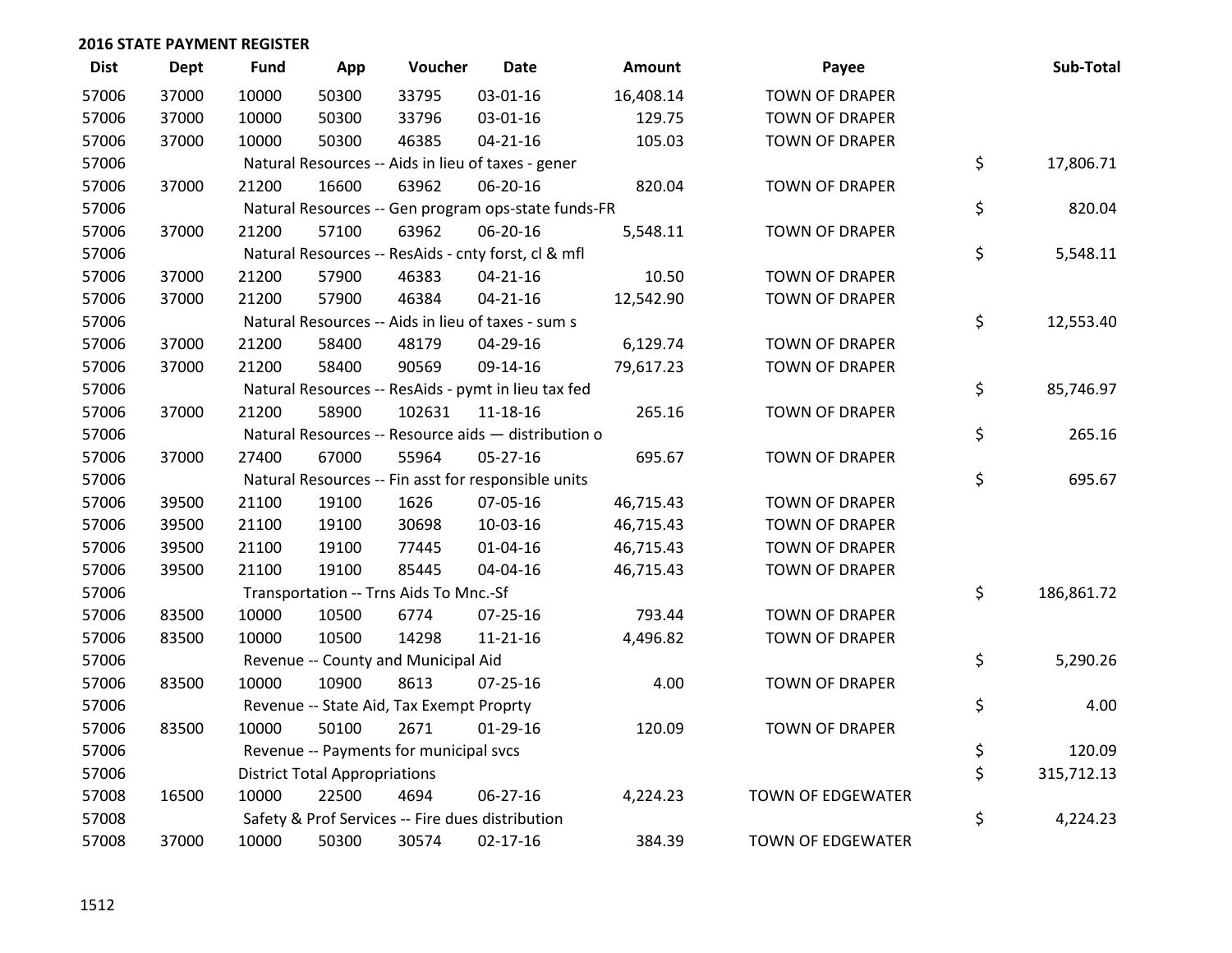| <b>Dist</b> | <b>Dept</b> | <b>Fund</b> | App                                  | Voucher                                             | <b>Date</b>    | Amount    | Payee                    | Sub-Total        |
|-------------|-------------|-------------|--------------------------------------|-----------------------------------------------------|----------------|-----------|--------------------------|------------------|
| 57008       | 37000       | 10000       | 50300                                | 45689                                               | $04 - 21 - 16$ | 50.50     | <b>TOWN OF EDGEWATER</b> |                  |
| 57008       | 37000       | 10000       | 50300                                | 45691                                               | $04 - 21 - 16$ | 87.80     | <b>TOWN OF EDGEWATER</b> |                  |
| 57008       |             |             |                                      | Natural Resources -- Aids in lieu of taxes - gener  |                |           |                          | \$<br>522.69     |
| 57008       | 37000       | 21200       | 16600                                | 63963                                               | 06-20-16       | 733.80    | <b>TOWN OF EDGEWATER</b> |                  |
| 57008       |             |             |                                      | Natural Resources -- Gen program ops-state funds-FR |                |           |                          | \$<br>733.80     |
| 57008       | 37000       | 21200       | 57100                                | 63963                                               | 06-20-16       | 3,638.18  | <b>TOWN OF EDGEWATER</b> |                  |
| 57008       |             |             |                                      | Natural Resources -- ResAids - cnty forst, cl & mfl |                |           |                          | \$<br>3,638.18   |
| 57008       | 37000       | 21200       | 57900                                | 45688                                               | $04 - 21 - 16$ | 159.72    | <b>TOWN OF EDGEWATER</b> |                  |
| 57008       | 37000       | 21200       | 57900                                | 45690                                               | $04 - 21 - 16$ | 5.05      | TOWN OF EDGEWATER        |                  |
| 57008       | 37000       | 21200       | 57900                                | 45692                                               | $04 - 21 - 16$ | 0.48      | TOWN OF EDGEWATER        |                  |
| 57008       |             |             |                                      | Natural Resources -- Aids in lieu of taxes - sum s  |                |           |                          | \$<br>165.25     |
| 57008       | 37000       | 21200       | 58900                                | 102632                                              | $11 - 18 - 16$ | 354.87    | TOWN OF EDGEWATER        |                  |
| 57008       |             |             |                                      | Natural Resources -- Resource aids - distribution o |                |           |                          | \$<br>354.87     |
| 57008       | 37000       | 27400       | 67000                                | 56353                                               | $05 - 27 - 16$ | 2,501.82  | TOWN OF EDGEWATER        |                  |
| 57008       |             |             |                                      | Natural Resources -- Fin asst for responsible units |                |           |                          | \$<br>2,501.82   |
| 57008       | 39500       | 21100       | 19100                                | 1627                                                | 07-05-16       | 25,471.63 | <b>TOWN OF EDGEWATER</b> |                  |
| 57008       | 39500       | 21100       | 19100                                | 30699                                               | 10-03-16       | 25,471.65 | <b>TOWN OF EDGEWATER</b> |                  |
| 57008       | 39500       | 21100       | 19100                                | 77446                                               | $01 - 04 - 16$ | 25,471.63 | <b>TOWN OF EDGEWATER</b> |                  |
| 57008       | 39500       | 21100       | 19100                                | 85446                                               | 04-04-16       | 25,471.63 | TOWN OF EDGEWATER        |                  |
| 57008       |             |             |                                      | Transportation -- Trns Aids To Mnc.-Sf              |                |           |                          | \$<br>101,886.54 |
| 57008       | 50500       | 10000       | 17400                                | 17107                                               | 04-28-16       | 5,239.00  | TOWN OF EDGEWATER        |                  |
| 57008       |             |             |                                      | Administration -- HV trans In annual impact fee     |                |           |                          | \$<br>5,239.00   |
| 57008       | 83500       | 10000       | 10500                                | 6775                                                | $07 - 25 - 16$ | 1,219.27  | TOWN OF EDGEWATER        |                  |
| 57008       | 83500       | 10000       | 10500                                | 14299                                               | $11 - 21 - 16$ | 6,827.57  | TOWN OF EDGEWATER        |                  |
| 57008       |             |             |                                      | Revenue -- County and Municipal Aid                 |                |           |                          | \$<br>8,046.84   |
| 57008       | 83500       | 10000       | 10900                                | 8614                                                | $07 - 25 - 16$ | 8.00      | TOWN OF EDGEWATER        |                  |
| 57008       |             |             |                                      | Revenue -- State Aid, Tax Exempt Proprty            |                |           |                          | \$<br>8.00       |
| 57008       | 83500       | 10000       | 11000                                | 14299                                               | $11 - 21 - 16$ | 80.67     | <b>TOWN OF EDGEWATER</b> |                  |
| 57008       |             |             |                                      | Revenue -- Public Utility Distribution              |                |           |                          | \$<br>80.67      |
| 57008       |             |             | <b>District Total Appropriations</b> |                                                     |                |           |                          | \$<br>127,401.89 |
| 57010       | 16500       | 10000       | 22500                                | 4695                                                | 06-27-16       | 13,669.59 | <b>TOWN OF HAYWARD</b>   |                  |
| 57010       |             |             |                                      | Safety & Prof Services -- Fire dues distribution    |                |           |                          | \$<br>13,669.59  |
| 57010       | 37000       | 10000       | 50300                                | 30920                                               | $02 - 17 - 16$ | 897.42    | <b>TOWN OF HAYWARD</b>   |                  |
| 57010       | 37000       | 10000       | 50300                                | 46985                                               | $04 - 21 - 16$ | 25.09     | <b>TOWN OF HAYWARD</b>   |                  |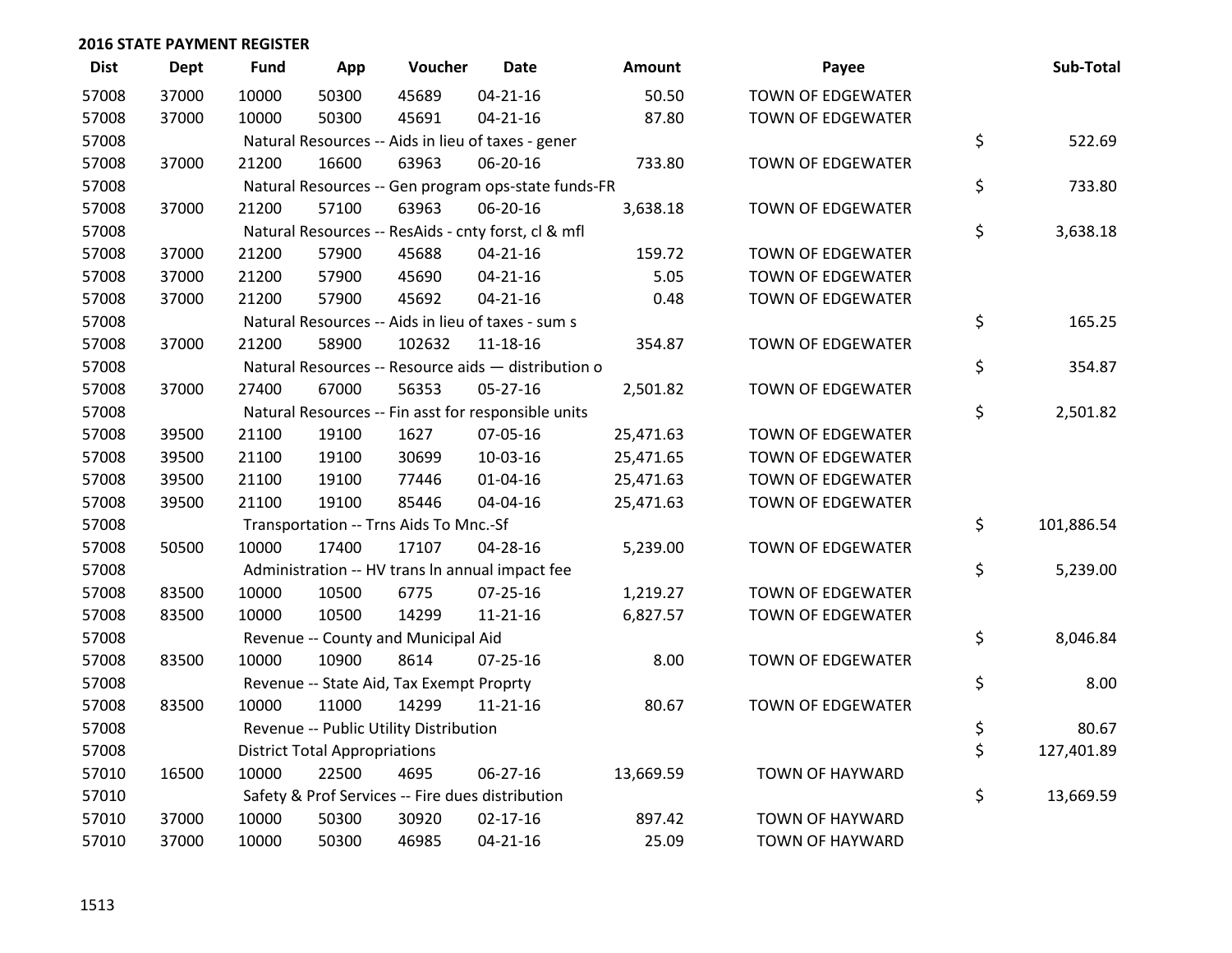| <b>Dist</b> | <b>Dept</b> | Fund  | App                                  | Voucher                                             | Date           | Amount    | Payee                  | Sub-Total        |
|-------------|-------------|-------|--------------------------------------|-----------------------------------------------------|----------------|-----------|------------------------|------------------|
| 57010       |             |       |                                      | Natural Resources -- Aids in lieu of taxes - gener  |                |           |                        | \$<br>922.51     |
| 57010       | 37000       | 21200 | 16600                                | 63964                                               | 06-20-16       | 291.75    | <b>TOWN OF HAYWARD</b> |                  |
| 57010       |             |       |                                      | Natural Resources -- Gen program ops-state funds-FR |                |           |                        | \$<br>291.75     |
| 57010       | 37000       | 21200 | 57100                                | 63964                                               | 06-20-16       | 1,062.67  | <b>TOWN OF HAYWARD</b> |                  |
| 57010       |             |       |                                      | Natural Resources -- ResAids - cnty forst, cl & mfl |                |           |                        | \$<br>1,062.67   |
| 57010       | 37000       | 21200 | 57900                                | 46983                                               | $04 - 21 - 16$ | 390.95    | TOWN OF HAYWARD        |                  |
| 57010       | 37000       | 21200 | 57900                                | 46984                                               | $04 - 21 - 16$ | 828.23    | TOWN OF HAYWARD        |                  |
| 57010       |             |       |                                      | Natural Resources -- Aids in lieu of taxes - sum s  |                |           |                        | \$<br>1,219.18   |
| 57010       | 37000       | 21200 | 58900                                | 102633                                              | 11-18-16       | 3,686.70  | TOWN OF HAYWARD        |                  |
| 57010       | 37000       | 21200 | 58900                                | 102634                                              | 11-18-16       | 378.65    | TOWN OF HAYWARD        |                  |
| 57010       |             |       |                                      | Natural Resources -- Resource aids - distribution o |                |           |                        | \$<br>4,065.35   |
| 57010       | 37000       | 27400 | 67000                                | 56365                                               | $05 - 27 - 16$ | 3,206.80  | <b>TOWN OF HAYWARD</b> |                  |
| 57010       |             |       |                                      | Natural Resources -- Fin asst for responsible units |                |           |                        | \$<br>3,206.80   |
| 57010       | 39500       | 21100 | 19100                                | 1628                                                | 07-05-16       | 47,095.27 | TOWN OF HAYWARD        |                  |
| 57010       | 39500       | 21100 | 19100                                | 30700                                               | 10-03-16       | 47,095.29 | TOWN OF HAYWARD        |                  |
| 57010       | 39500       | 21100 | 19100                                | 77447                                               | $01 - 04 - 16$ | 47,095.27 | <b>TOWN OF HAYWARD</b> |                  |
| 57010       | 39500       | 21100 | 19100                                | 85447                                               | 04-04-16       | 47,095.27 | <b>TOWN OF HAYWARD</b> |                  |
| 57010       |             |       |                                      | Transportation -- Trns Aids To Mnc.-Sf              |                |           |                        | \$<br>188,381.10 |
| 57010       | 83500       | 10000 | 10500                                | 6776                                                | 07-25-16       | 7,894.12  | TOWN OF HAYWARD        |                  |
| 57010       | 83500       | 10000 | 10500                                | 14300                                               | $11 - 21 - 16$ | 44,089.16 | TOWN OF HAYWARD        |                  |
| 57010       |             |       |                                      | Revenue -- County and Municipal Aid                 |                |           |                        | \$<br>51,983.28  |
| 57010       | 83500       | 10000 | 10900                                | 8615                                                | 07-25-16       | 859.00    | TOWN OF HAYWARD        |                  |
| 57010       |             |       |                                      | Revenue -- State Aid, Tax Exempt Proprty            |                |           |                        | \$<br>859.00     |
| 57010       | 83500       | 10000 | 11000                                | 14300                                               | $11 - 21 - 16$ | 5,734.81  | TOWN OF HAYWARD        |                  |
| 57010       |             |       |                                      | Revenue -- Public Utility Distribution              |                |           |                        | \$<br>5,734.81   |
| 57010       | 83500       | 10000 | 50100                                | 2672                                                | $01-29-16$     | 303.62    | TOWN OF HAYWARD        |                  |
| 57010       |             |       |                                      | Revenue -- Payments for municipal svcs              |                |           |                        | \$<br>303.62     |
| 57010       | 83500       | 52100 | 36300                                | 3298                                                | 03-29-16       | 2,145.17  | TOWN OF HAYWARD        |                  |
| 57010       |             |       |                                      | Revenue -- Lottery & Gaming Credit                  |                |           |                        | \$<br>2,145.17   |
| 57010       |             |       | <b>District Total Appropriations</b> |                                                     |                |           |                        | \$<br>273,844.83 |
| 57012       | 16500       | 10000 | 22500                                | 4696                                                | 06-27-16       | 4,335.83  | <b>TOWN OF HUNTER</b>  |                  |
| 57012       |             |       |                                      | Safety & Prof Services -- Fire dues distribution    |                |           |                        | \$<br>4,335.83   |
| 57012       | 37000       | 10000 | 50300                                | 29176                                               | $02 - 12 - 16$ | 166.14    | <b>TOWN OF HUNTER</b>  |                  |
| 57012       | 37000       | 10000 | 50300                                | 29177                                               | $02 - 12 - 16$ | 6,558.37  | <b>TOWN OF HUNTER</b>  |                  |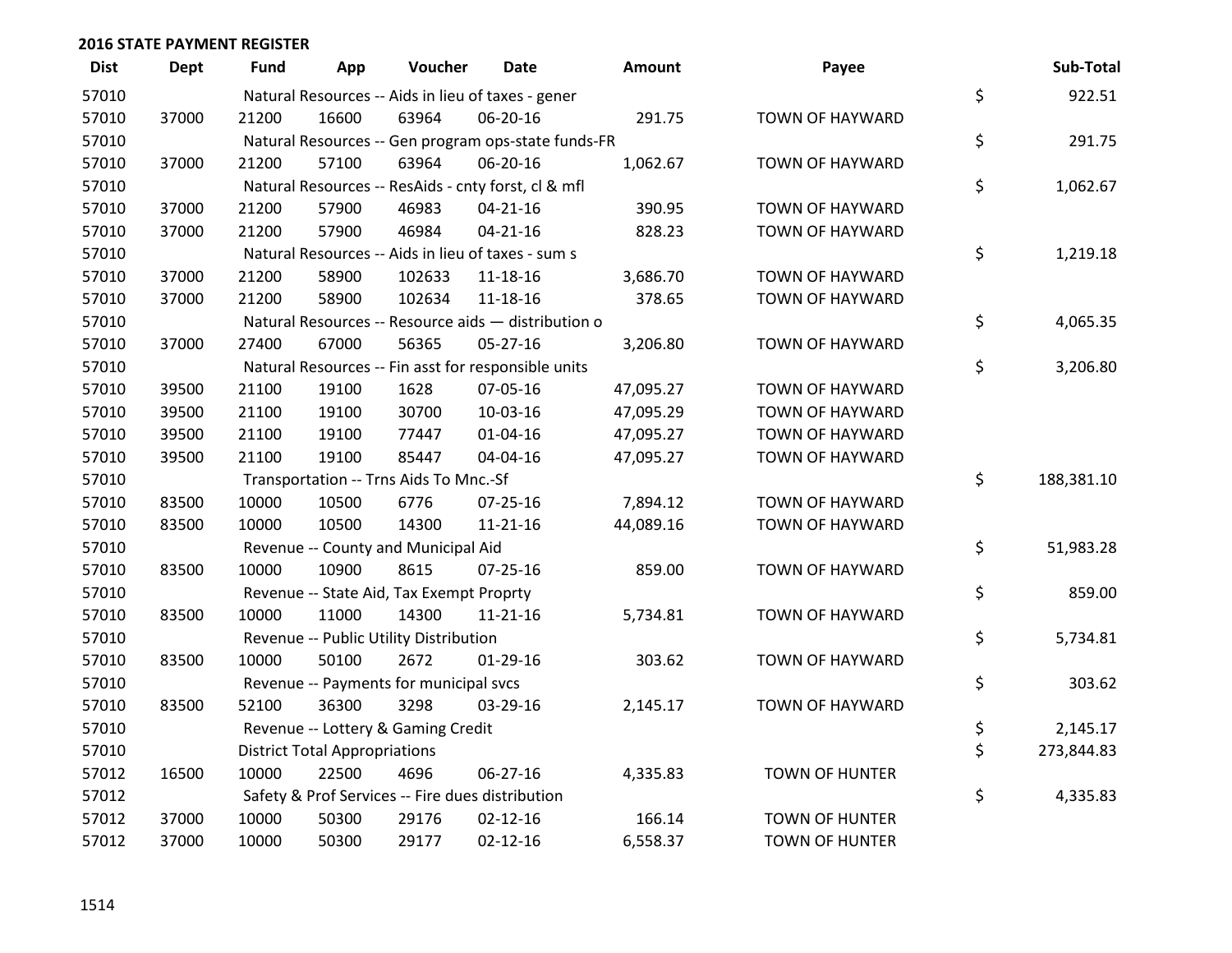| <b>Dist</b> | <b>Dept</b> | Fund  | App                                  | Voucher                                             | <b>Date</b>    | Amount    | Payee                  | Sub-Total        |
|-------------|-------------|-------|--------------------------------------|-----------------------------------------------------|----------------|-----------|------------------------|------------------|
| 57012       | 37000       | 10000 | 50300                                | 46471                                               | $04 - 21 - 16$ | 5,297.96  | <b>TOWN OF HUNTER</b>  |                  |
| 57012       | 37000       | 10000 | 50300                                | 46472                                               | $04 - 21 - 16$ | 213.39    | TOWN OF HUNTER         |                  |
| 57012       |             |       |                                      | Natural Resources -- Aids in lieu of taxes - gener  |                |           |                        | \$<br>12,235.86  |
| 57012       | 37000       | 21200 | 16600                                | 63965                                               | 06-20-16       | 125.14    | <b>TOWN OF HUNTER</b>  |                  |
| 57012       |             |       |                                      | Natural Resources -- Gen program ops-state funds-FR |                |           |                        | \$<br>125.14     |
| 57012       | 37000       | 21200 | 57100                                | 63965                                               | 06-20-16       | 202.02    | TOWN OF HUNTER         |                  |
| 57012       |             |       |                                      | Natural Resources -- ResAids - cnty forst, cl & mfl |                |           |                        | \$<br>202.02     |
| 57012       | 37000       | 21200 | 57900                                | 46470                                               | $04 - 21 - 16$ | 729.36    | <b>TOWN OF HUNTER</b>  |                  |
| 57012       |             |       |                                      | Natural Resources -- Aids in lieu of taxes - sum s  |                |           |                        | \$<br>729.36     |
| 57012       | 37000       | 21200 | 58400                                | 48183                                               | 04-29-16       | 1,979.47  | <b>TOWN OF HUNTER</b>  |                  |
| 57012       | 37000       | 21200 | 58400                                | 90570                                               | 09-14-16       | 25,710.71 | <b>TOWN OF HUNTER</b>  |                  |
| 57012       |             |       |                                      | Natural Resources -- ResAids - pymt in lieu tax fed |                |           |                        | \$<br>27,690.18  |
| 57012       | 37000       | 21200 | 58900                                | 102635                                              | 11-18-16       | 2,146.89  | <b>TOWN OF HUNTER</b>  |                  |
| 57012       |             |       |                                      | Natural Resources -- Resource aids - distribution o |                |           |                        | \$<br>2,146.89   |
| 57012       | 37000       | 27400 | 67000                                | 56050                                               | $05 - 27 - 16$ | 3,501.71  | <b>TOWN OF HUNTER</b>  |                  |
| 57012       |             |       |                                      | Natural Resources -- Fin asst for responsible units |                |           |                        | \$<br>3,501.71   |
| 57012       | 39500       | 21100 | 19100                                | 1629                                                | 07-05-16       | 21,739.24 | TOWN OF HUNTER         |                  |
| 57012       | 39500       | 21100 | 19100                                | 30701                                               | 10-03-16       | 21,739.26 | <b>TOWN OF HUNTER</b>  |                  |
| 57012       | 39500       | 21100 | 19100                                | 77448                                               | $01 - 04 - 16$ | 21,739.24 | <b>TOWN OF HUNTER</b>  |                  |
| 57012       | 39500       | 21100 | 19100                                | 85448                                               | 04-04-16       | 21,739.24 | <b>TOWN OF HUNTER</b>  |                  |
| 57012       |             |       |                                      | Transportation -- Trns Aids To Mnc.-Sf              |                |           |                        | \$<br>86,956.98  |
| 57012       | 83500       | 10000 | 10500                                | 6777                                                | 07-25-16       | 1,085.03  | <b>TOWN OF HUNTER</b>  |                  |
| 57012       | 83500       | 10000 | 10500                                | 14301                                               | $11 - 21 - 16$ | 6,148.52  | TOWN OF HUNTER         |                  |
| 57012       |             |       |                                      | Revenue -- County and Municipal Aid                 |                |           |                        | \$<br>7,233.55   |
| 57012       | 83500       | 10000 | 10900                                | 8616                                                | $07 - 25 - 16$ | 19.00     | <b>TOWN OF HUNTER</b>  |                  |
| 57012       |             |       |                                      | Revenue -- State Aid, Tax Exempt Proprty            |                |           |                        | \$<br>19.00      |
| 57012       |             |       | <b>District Total Appropriations</b> |                                                     |                |           |                        | \$<br>145,176.52 |
| 57014       | 16500       | 10000 | 22500                                | 4697                                                | 06-27-16       | 7,341.14  | TOWN OF LENROOT        |                  |
| 57014       |             |       |                                      | Safety & Prof Services -- Fire dues distribution    |                |           |                        | \$<br>7,341.14   |
| 57014       | 37000       | 10000 | 50300                                | 33797                                               | 03-01-16       | 7,939.69  | TOWN OF LENROOT        |                  |
| 57014       | 37000       | 10000 | 50300                                | 46498                                               | $04 - 21 - 16$ | 73.50     | TOWN OF LENROOT        |                  |
| 57014       |             |       |                                      | Natural Resources -- Aids in lieu of taxes - gener  |                |           |                        | \$<br>8,013.19   |
| 57014       | 37000       | 21200 | 16600                                | 63966                                               | 06-20-16       | 292.88    | <b>TOWN OF LENROOT</b> |                  |
| 57014       |             |       |                                      | Natural Resources -- Gen program ops-state funds-FR |                |           |                        | \$<br>292.88     |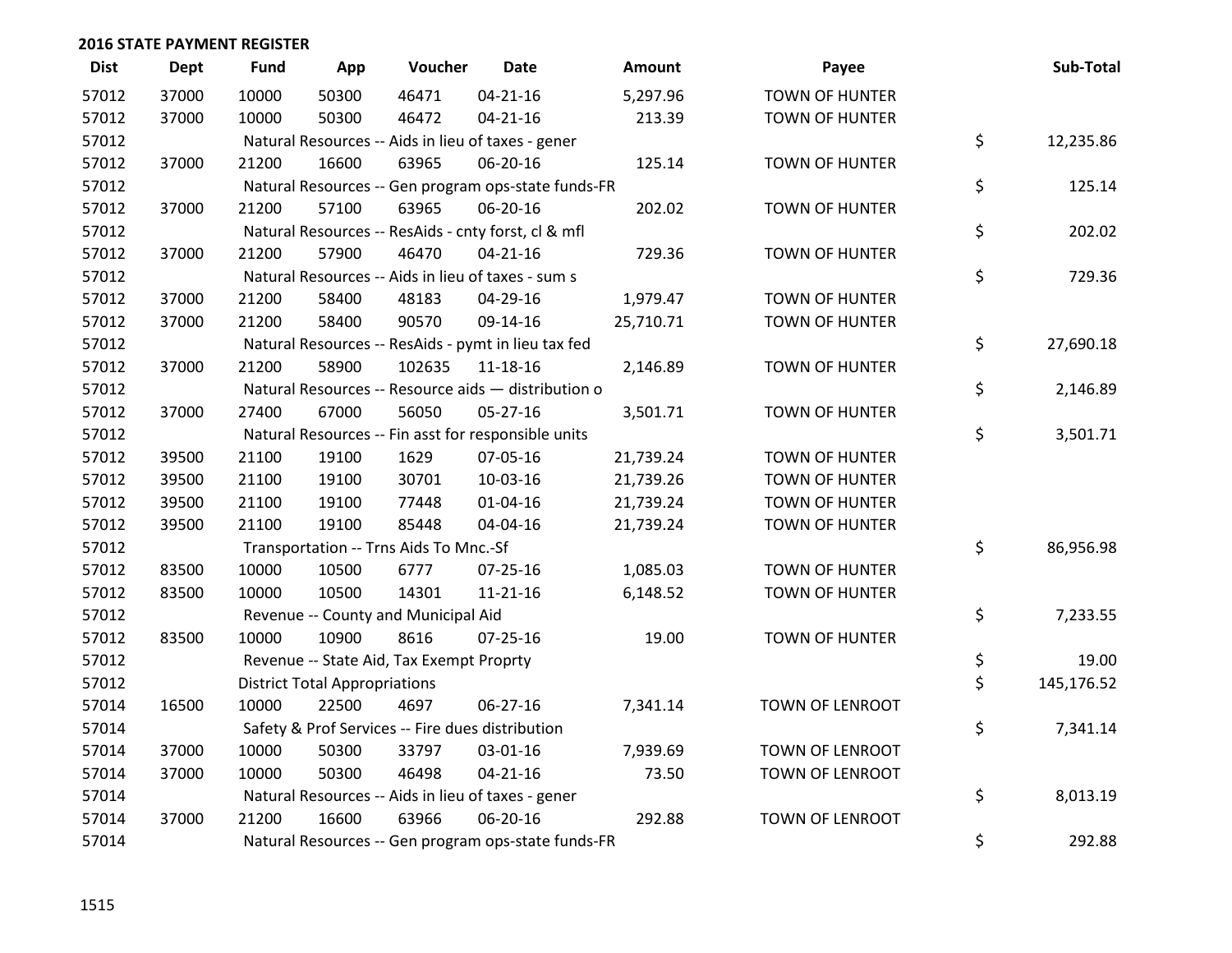| <b>Dist</b> | <b>Dept</b> | <b>Fund</b> | App                                  | Voucher                                             | Date           | <b>Amount</b> | Payee                  | Sub-Total        |
|-------------|-------------|-------------|--------------------------------------|-----------------------------------------------------|----------------|---------------|------------------------|------------------|
| 57014       | 37000       | 21200       | 57100                                | 63966                                               | 06-20-16       | 7,563.29      | TOWN OF LENROOT        |                  |
| 57014       |             |             |                                      | Natural Resources -- ResAids - cnty forst, cl & mfl |                |               |                        | \$<br>7,563.29   |
| 57014       | 37000       | 21200       | 57900                                | 46495                                               | $04 - 21 - 16$ | 105.65        | TOWN OF LENROOT        |                  |
| 57014       | 37000       | 21200       | 57900                                | 46496                                               | $04 - 21 - 16$ | 2,040.76      | TOWN OF LENROOT        |                  |
| 57014       | 37000       | 21200       | 57900                                | 46497                                               | $04 - 21 - 16$ | 3.20          | TOWN OF LENROOT        |                  |
| 57014       |             |             |                                      | Natural Resources -- Aids in lieu of taxes - sum s  |                |               |                        | \$<br>2,149.61   |
| 57014       | 39500       | 21100       | 19100                                | 1630                                                | 07-05-16       | 48,020.11     | TOWN OF LENROOT        |                  |
| 57014       | 39500       | 21100       | 19100                                | 30702                                               | 10-03-16       | 48,020.13     | <b>TOWN OF LENROOT</b> |                  |
| 57014       | 39500       | 21100       | 19100                                | 77449                                               | $01 - 04 - 16$ | 48,020.11     | <b>TOWN OF LENROOT</b> |                  |
| 57014       | 39500       | 21100       | 19100                                | 85449                                               | 04-04-16       | 48,020.11     | TOWN OF LENROOT        |                  |
| 57014       |             |             |                                      | Transportation -- Trns Aids To Mnc.-Sf              |                |               |                        | \$<br>192,080.46 |
| 57014       | 83500       | 10000       | 10500                                | 6778                                                | $07 - 25 - 16$ | 3,305.49      | TOWN OF LENROOT        |                  |
| 57014       | 83500       | 10000       | 10500                                | 14302                                               | $11 - 21 - 16$ | 18,731.08     | TOWN OF LENROOT        |                  |
| 57014       |             |             |                                      | Revenue -- County and Municipal Aid                 |                |               |                        | \$<br>22,036.57  |
| 57014       | 83500       | 10000       | 10900                                | 8617                                                | $07 - 25 - 16$ | 23.00         | TOWN OF LENROOT        |                  |
| 57014       |             |             |                                      | Revenue -- State Aid, Tax Exempt Proprty            |                |               |                        | \$<br>23.00      |
| 57014       |             |             | <b>District Total Appropriations</b> |                                                     |                |               |                        | \$<br>239,500.14 |
| 57016       | 16500       | 10000       | 22500                                | 4698                                                | 06-27-16       | 441.08        | TOWN OF MEADOWBROOK    |                  |
| 57016       |             |             |                                      | Safety & Prof Services -- Fire dues distribution    |                |               |                        | \$<br>441.08     |
| 57016       | 37000       | 21200       | 16600                                | 63967                                               | 06-20-16       | 123.73        | TOWN OF MEADOWBROOK    |                  |
| 57016       |             |             |                                      | Natural Resources -- Gen program ops-state funds-FR |                |               |                        | \$<br>123.73     |
| 57016       | 37000       | 21200       | 57100                                | 63967                                               | 06-20-16       | 2,674.39      | TOWN OF MEADOWBROOK    |                  |
| 57016       |             |             |                                      | Natural Resources -- ResAids - cnty forst, cl & mfl |                |               |                        | \$<br>2,674.39   |
| 57016       | 37000       | 27400       | 67000                                | 55536                                               | $05 - 27 - 16$ | 831.77        | TOWN OF MEADOWBROOK    |                  |
| 57016       |             |             |                                      | Natural Resources -- Fin asst for responsible units |                |               |                        | \$<br>831.77     |
| 57016       | 39500       | 21100       | 19100                                | 1631                                                | 07-05-16       | 14,610.27     | TOWN OF MEADOWBROOK    |                  |
| 57016       | 39500       | 21100       | 19100                                | 30703                                               | 10-03-16       | 14,610.27     | TOWN OF MEADOWBROOK    |                  |
| 57016       | 39500       | 21100       | 19100                                | 77450                                               | $01 - 04 - 16$ | 14,610.27     | TOWN OF MEADOWBROOK    |                  |
| 57016       | 39500       | 21100       | 19100                                | 85450                                               | 04-04-16       | 14,610.27     | TOWN OF MEADOWBROOK    |                  |
| 57016       |             |             |                                      | Transportation -- Trns Aids To Mnc.-Sf              |                |               |                        | \$<br>58,441.08  |
| 57016       | 83500       | 10000       | 10500                                | 6779                                                | $07 - 25 - 16$ | 3,187.54      | TOWN OF MEADOWBROOK    |                  |
| 57016       | 83500       | 10000       | 10500                                | 14303                                               | $11 - 21 - 16$ | 18,062.70     | TOWN OF MEADOWBROOK    |                  |
| 57016       |             |             |                                      | Revenue -- County and Municipal Aid                 |                |               |                        | \$<br>21,250.24  |
| 57016       |             |             | <b>District Total Appropriations</b> |                                                     |                |               |                        | \$<br>83,762.29  |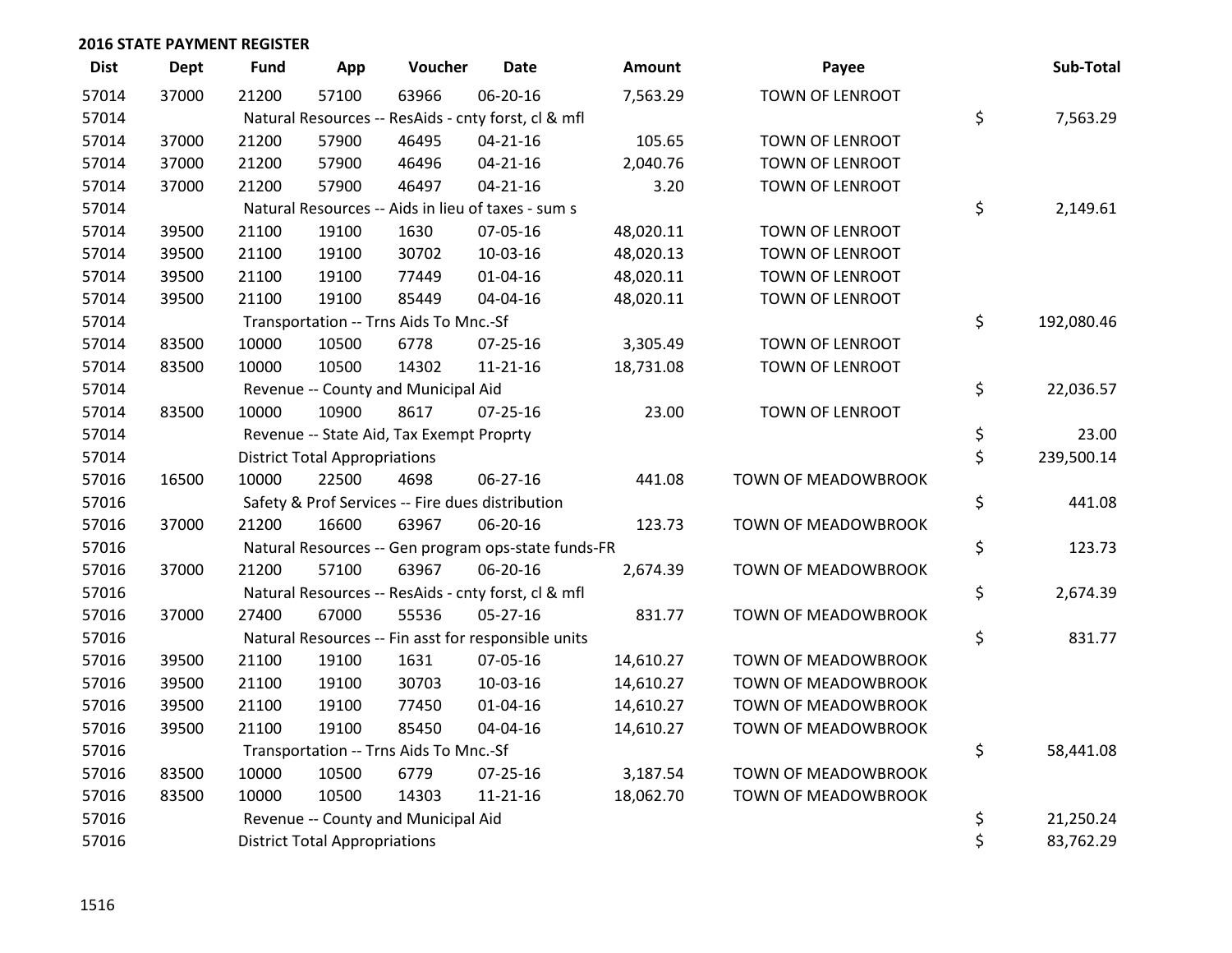| <b>Dist</b> | <b>Dept</b> | <b>Fund</b> | App                                  | Voucher                                             | <b>Date</b>    | Amount    | Payee                 | Sub-Total        |
|-------------|-------------|-------------|--------------------------------------|-----------------------------------------------------|----------------|-----------|-----------------------|------------------|
| 57018       | 16500       | 10000       | 22500                                | 4699                                                | 06-27-16       | 550.37    | <b>TOWN OF METEOR</b> |                  |
| 57018       |             |             |                                      | Safety & Prof Services -- Fire dues distribution    |                |           |                       | \$<br>550.37     |
| 57018       | 37000       | 21200       | 16600                                | 63968                                               | 06-20-16       | 631.36    | <b>TOWN OF METEOR</b> |                  |
| 57018       |             |             |                                      | Natural Resources -- Gen program ops-state funds-FR |                |           |                       | \$<br>631.36     |
| 57018       | 37000       | 21200       | 57100                                | 63968                                               | 06-20-16       | 2,419.85  | <b>TOWN OF METEOR</b> |                  |
| 57018       |             |             |                                      | Natural Resources -- ResAids - cnty forst, cl & mfl |                |           |                       | \$<br>2,419.85   |
| 57018       | 37000       | 21200       | 58900                                | 102636                                              | 11-18-16       | 2,067.82  | <b>TOWN OF METEOR</b> |                  |
| 57018       | 37000       | 21200       | 58900                                | 102637                                              | 11-18-16       | 3,989.65  | <b>TOWN OF METEOR</b> |                  |
| 57018       |             |             |                                      | Natural Resources -- Resource aids - distribution o |                |           |                       | \$<br>6,057.47   |
| 57018       | 37000       | 27400       | 67000                                | 55577                                               | $05 - 27 - 16$ | 710.38    | <b>TOWN OF METEOR</b> |                  |
| 57018       |             |             |                                      | Natural Resources -- Fin asst for responsible units |                |           |                       | \$<br>710.38     |
| 57018       | 37000       | 27400       | 67300                                | 55577                                               | $05 - 27 - 16$ | 40.07     | <b>TOWN OF METEOR</b> |                  |
| 57018       |             |             |                                      | Natural Resources -- Recycling consolidation grants |                |           |                       | \$<br>40.07      |
| 57018       | 39500       | 21100       | 19100                                | 1632                                                | 07-05-16       | 14,808.45 | <b>TOWN OF METEOR</b> |                  |
| 57018       | 39500       | 21100       | 19100                                | 30704                                               | 10-03-16       | 14,808.45 | <b>TOWN OF METEOR</b> |                  |
| 57018       | 39500       | 21100       | 19100                                | 77451                                               | $01 - 04 - 16$ | 14,808.45 | <b>TOWN OF METEOR</b> |                  |
| 57018       | 39500       | 21100       | 19100                                | 85451                                               | 04-04-16       | 14,808.45 | <b>TOWN OF METEOR</b> |                  |
| 57018       |             |             |                                      | Transportation -- Trns Aids To Mnc.-Sf              |                |           |                       | \$<br>59,233.80  |
| 57018       | 50500       | 10000       | 17400                                | 17108                                               | 04-28-16       | 28,780.00 | <b>TOWN OF METEOR</b> |                  |
| 57018       |             |             |                                      | Administration -- HV trans In annual impact fee     |                |           |                       | \$<br>28,780.00  |
| 57018       | 83500       | 10000       | 10500                                | 6780                                                | 07-25-16       | 1,480.79  | <b>TOWN OF METEOR</b> |                  |
| 57018       | 83500       | 10000       | 10500                                | 14304                                               | $11 - 21 - 16$ | 8,391.12  | <b>TOWN OF METEOR</b> |                  |
| 57018       |             |             |                                      | Revenue -- County and Municipal Aid                 |                |           |                       | \$<br>9,871.91   |
| 57018       |             |             | <b>District Total Appropriations</b> |                                                     |                |           |                       | \$<br>108,295.21 |
| 57020       | 16500       | 10000       | 22500                                | 5247                                                | 07-07-16       | 1,418.90  | <b>TOWN OF OJIBWA</b> |                  |
| 57020       |             |             |                                      | Safety & Prof Services -- Fire dues distribution    |                |           |                       | \$<br>1,418.90   |
| 57020       | 37000       | 10000       | 50300                                | 30801                                               | $02 - 17 - 16$ | 359.97    | <b>TOWN OF OJIBWA</b> |                  |
| 57020       | 37000       | 10000       | 50300                                | 46574                                               | $04 - 21 - 16$ | 18.66     | <b>TOWN OF OJIBWA</b> |                  |
| 57020       | 37000       | 10000       | 50300                                | 46575                                               | $04 - 21 - 16$ | 25.80     | <b>TOWN OF OJIBWA</b> |                  |
| 57020       |             |             |                                      | Natural Resources -- Aids in lieu of taxes - gener  |                |           |                       | \$<br>404.43     |
| 57020       | 37000       | 21200       | 16600                                | 63969                                               | 06-20-16       | 790.05    | <b>TOWN OF OJIBWA</b> |                  |
| 57020       |             |             |                                      | Natural Resources -- Gen program ops-state funds-FR |                |           |                       | \$<br>790.05     |
| 57020       | 37000       | 21200       | 57100                                | 63969                                               | 06-20-16       | 3,541.57  | <b>TOWN OF OJIBWA</b> |                  |
| 57020       |             |             |                                      | Natural Resources -- ResAids - cnty forst, cl & mfl |                |           |                       | \$<br>3,541.57   |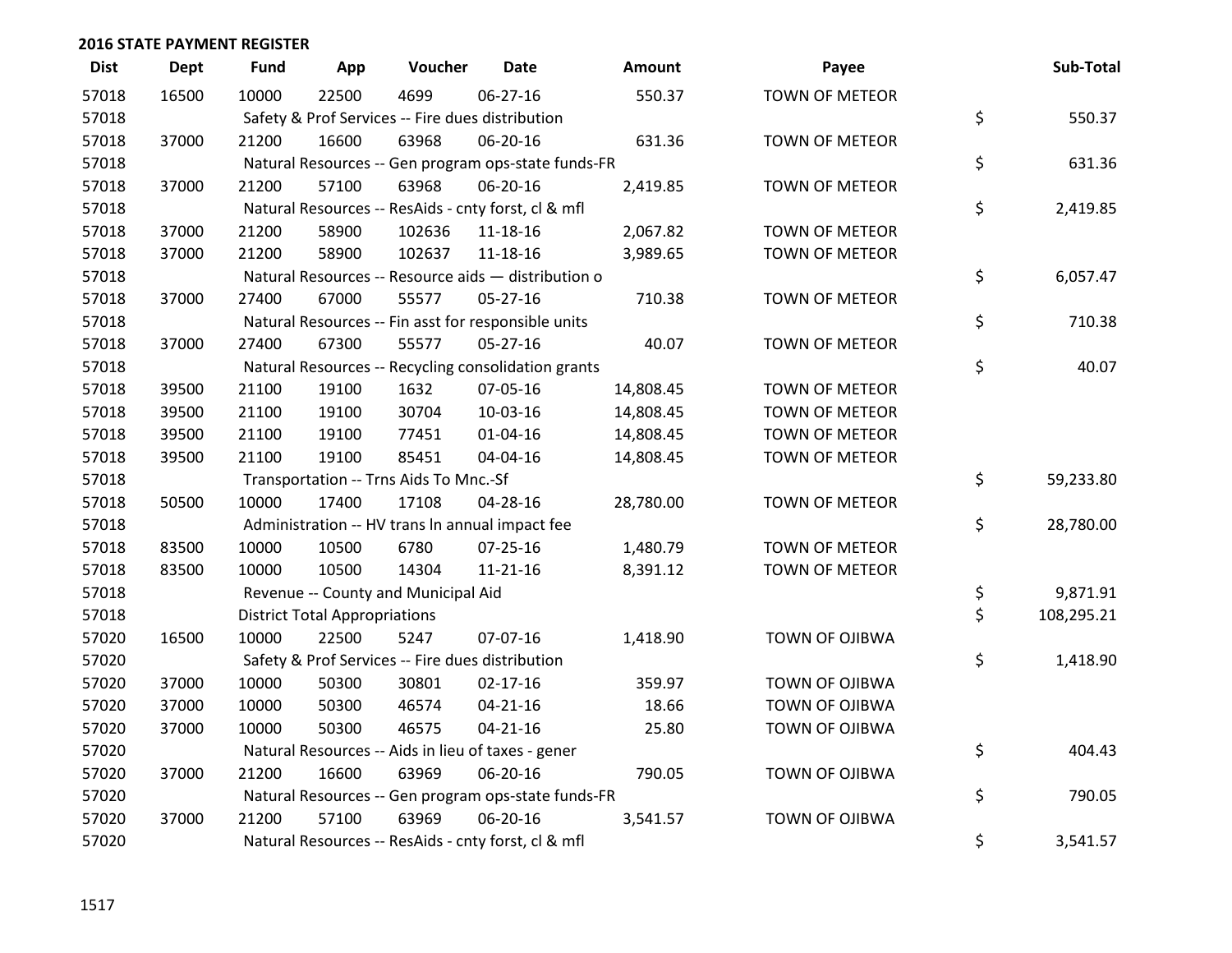| <b>Dist</b> | <b>Dept</b> | <b>Fund</b> | App                                  | Voucher                                             | <b>Date</b>    | Amount    | Payee                 | Sub-Total       |
|-------------|-------------|-------------|--------------------------------------|-----------------------------------------------------|----------------|-----------|-----------------------|-----------------|
| 57020       | 37000       | 21200       | 57600                                | 97601                                               | $10-11-16$     | 12,276.03 | <b>TOWN OF OJIBWA</b> |                 |
| 57020       |             |             |                                      | Natural Resources -- RA- atv prj aids, gas tax pymt |                |           |                       | \$<br>12,276.03 |
| 57020       | 37000       | 21200       | 57900                                | 46573                                               | $04 - 21 - 16$ | 2.58      | <b>TOWN OF OJIBWA</b> |                 |
| 57020       | 37000       | 21200       | 57900                                | 46576                                               | $04 - 21 - 16$ | 1.87      | <b>TOWN OF OJIBWA</b> |                 |
| 57020       |             |             |                                      | Natural Resources -- Aids in lieu of taxes - sum s  |                |           |                       | \$<br>4.45      |
| 57020       | 37000       | 21200       | 58900                                | 102638                                              | 11-18-16       | 760.54    | TOWN OF OJIBWA        |                 |
| 57020       |             |             |                                      | Natural Resources -- Resource aids - distribution o |                |           |                       | \$<br>760.54    |
| 57020       | 39500       | 21100       | 19100                                | 1633                                                | 07-05-16       | 15,023.14 | TOWN OF OJIBWA        |                 |
| 57020       | 39500       | 21100       | 19100                                | 30705                                               | 10-03-16       | 15,023.16 | <b>TOWN OF OJIBWA</b> |                 |
| 57020       | 39500       | 21100       | 19100                                | 77452                                               | 01-04-16       | 15,023.14 | TOWN OF OJIBWA        |                 |
| 57020       | 39500       | 21100       | 19100                                | 85452                                               | 04-04-16       | 15,023.14 | TOWN OF OJIBWA        |                 |
| 57020       |             |             |                                      | Transportation -- Trns Aids To Mnc.-Sf              |                |           |                       | \$<br>60,092.58 |
| 57020       | 83500       | 10000       | 10900                                | 8618                                                | $07 - 25 - 16$ | 3.00      | <b>TOWN OF OJIBWA</b> |                 |
| 57020       |             |             |                                      | Revenue -- State Aid, Tax Exempt Proprty            |                |           |                       | \$<br>3.00      |
| 57020       |             |             | <b>District Total Appropriations</b> |                                                     |                |           |                       | \$<br>79,291.55 |
| 57022       | 16500       | 10000       | 22500                                | 4700                                                | 06-27-16       | 1,242.50  | TOWN OF RADISSON      |                 |
| 57022       |             |             |                                      | Safety & Prof Services -- Fire dues distribution    |                |           |                       | \$<br>1,242.50  |
| 57022       | 37000       | 10000       | 50300                                | 30812                                               | $02 - 17 - 16$ | 1,223.35  | TOWN OF RADISSON      |                 |
| 57022       | 37000       | 10000       | 50300                                | 46620                                               | $04 - 21 - 16$ | 24.84     | TOWN OF RADISSON      |                 |
| 57022       |             |             |                                      | Natural Resources -- Aids in lieu of taxes - gener  |                |           |                       | \$<br>1,248.19  |
| 57022       | 37000       | 21200       | 16600                                | 63970                                               | 06-20-16       | 615.67    | TOWN OF RADISSON      |                 |
| 57022       |             |             |                                      | Natural Resources -- Gen program ops-state funds-FR |                |           |                       | \$<br>615.67    |
| 57022       | 37000       | 21200       | 57100                                | 63970                                               | 06-20-16       | 2,424.32  | TOWN OF RADISSON      |                 |
| 57022       |             |             |                                      | Natural Resources -- ResAids - cnty forst, cl & mfl |                |           |                       | \$<br>2,424.32  |
| 57022       | 37000       | 21200       | 57900                                | 46621                                               | $04 - 21 - 16$ | 257.28    | TOWN OF RADISSON      |                 |
| 57022       |             |             |                                      | Natural Resources -- Aids in lieu of taxes - sum s  |                |           |                       | \$<br>257.28    |
| 57022       | 37000       | 21200       | 58900                                | 102639                                              | 11-18-16       | 2,340.73  | TOWN OF RADISSON      |                 |
| 57022       |             |             |                                      | Natural Resources -- Resource aids - distribution o |                |           |                       | \$<br>2,340.73  |
| 57022       | 37000       | 27400       | 67000                                | 55641                                               | 05-27-16       | 1,998.10  | TOWN OF RADISSON      |                 |
| 57022       |             |             |                                      | Natural Resources -- Fin asst for responsible units |                |           |                       | \$<br>1,998.10  |
| 57022       | 39500       | 21100       | 19100                                | 1634                                                | 07-05-16       | 35,710.93 | TOWN OF RADISSON      |                 |
| 57022       | 39500       | 21100       | 19100                                | 30706                                               | 10-03-16       | 35,710.95 | TOWN OF RADISSON      |                 |
| 57022       | 39500       | 21100       | 19100                                | 77453                                               | $01 - 04 - 16$ | 35,710.93 | TOWN OF RADISSON      |                 |
| 57022       | 39500       | 21100       | 19100                                | 85453                                               | 04-04-16       | 35,710.93 | TOWN OF RADISSON      |                 |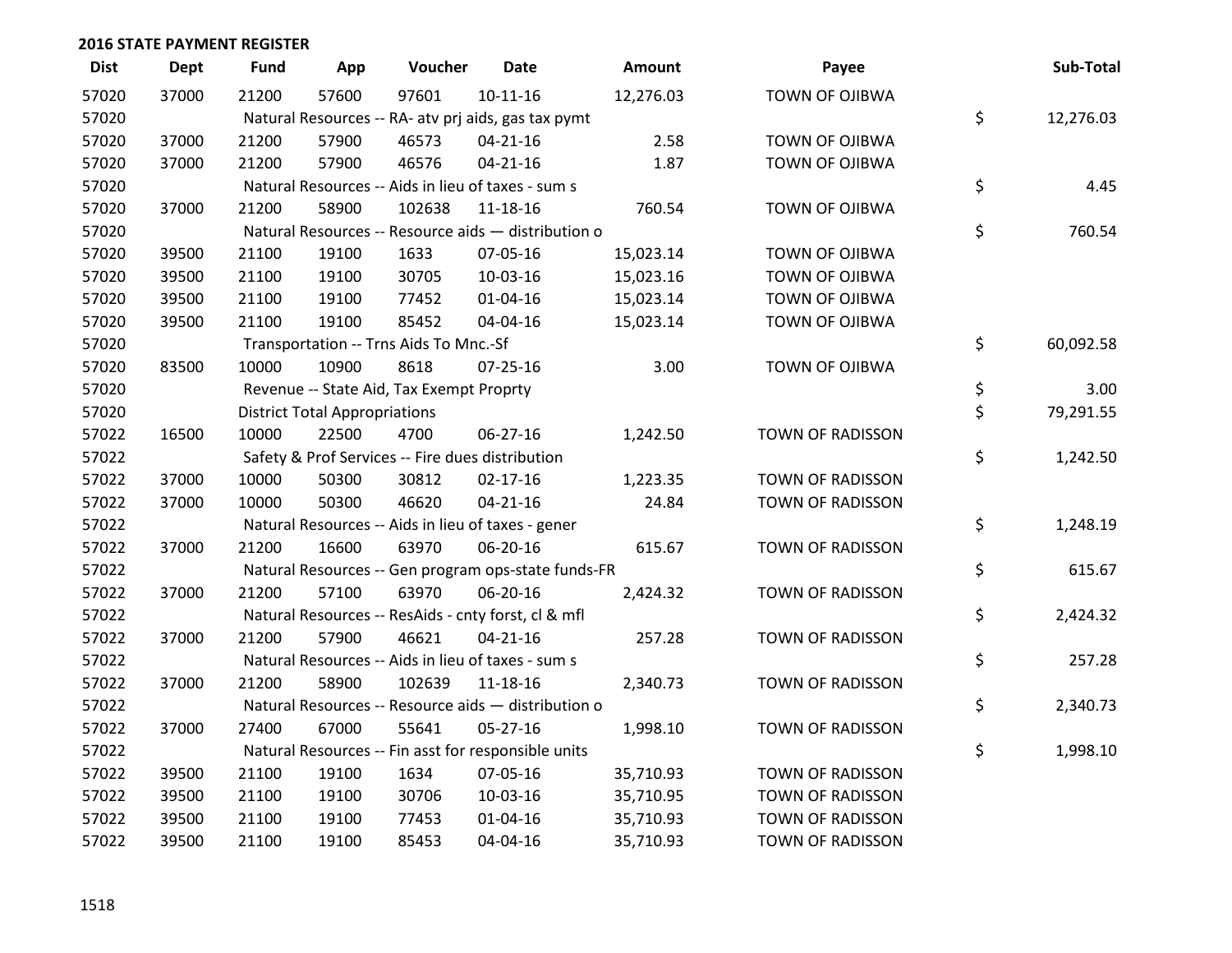| <b>Dist</b> | Dept  | Fund  | App                                  | Voucher                                  | <b>Date</b>                                         | <b>Amount</b> | Payee                   | Sub-Total        |
|-------------|-------|-------|--------------------------------------|------------------------------------------|-----------------------------------------------------|---------------|-------------------------|------------------|
| 57022       |       |       |                                      | Transportation -- Trns Aids To Mnc.-Sf   |                                                     |               |                         | \$<br>142,843.74 |
| 57022       | 83500 | 10000 | 10500                                | 6781                                     | 07-25-16                                            | 5,947.53      | <b>TOWN OF RADISSON</b> |                  |
| 57022       | 83500 | 10000 | 10500                                | 14305                                    | $11 - 21 - 16$                                      | 14,143.21     | TOWN OF RADISSON        |                  |
| 57022       |       |       |                                      | Revenue -- County and Municipal Aid      |                                                     |               |                         | \$<br>20,090.74  |
| 57022       | 83500 | 10000 | 10900                                | 8619                                     | $07 - 25 - 16$                                      | 11.00         | TOWN OF RADISSON        |                  |
| 57022       |       |       |                                      | Revenue -- State Aid, Tax Exempt Proprty |                                                     |               |                         | \$<br>11.00      |
| 57022       | 83500 | 10000 | 11000                                | 14305                                    | $11 - 21 - 16$                                      | 24,987.59     | TOWN OF RADISSON        |                  |
| 57022       |       |       |                                      | Revenue -- Public Utility Distribution   |                                                     |               |                         | \$<br>24,987.59  |
| 57022       |       |       | <b>District Total Appropriations</b> |                                          |                                                     |               |                         | \$<br>198,059.86 |
| 57024       | 16500 | 10000 | 22500                                | 4701                                     | 06-27-16                                            | 9,011.72      | TOWN OF ROUND LAKE      |                  |
| 57024       |       |       |                                      |                                          | Safety & Prof Services -- Fire dues distribution    |               |                         | \$<br>9,011.72   |
| 57024       | 37000 | 10000 | 50300                                | 30819                                    | $02 - 17 - 16$                                      | 8,473.09      | TOWN OF ROUND LAKE      |                  |
| 57024       | 37000 | 10000 | 50300                                | 46635                                    | $04 - 21 - 16$                                      | 80.00         | TOWN OF ROUND LAKE      |                  |
| 57024       | 37000 | 10000 | 50300                                | 46639                                    | $04 - 21 - 16$                                      | 128.00        | TOWN OF ROUND LAKE      |                  |
| 57024       |       |       |                                      |                                          | Natural Resources -- Aids in lieu of taxes - gener  |               |                         | \$<br>8,681.09   |
| 57024       | 37000 | 21200 | 16600                                | 63971                                    | 06-20-16                                            | 1,082.61      | TOWN OF ROUND LAKE      |                  |
| 57024       |       |       |                                      |                                          | Natural Resources -- Gen program ops-state funds-FR |               |                         | \$<br>1,082.61   |
| 57024       | 37000 | 21200 | 57100                                | 63971                                    | 06-20-16                                            | 2,068.32      | TOWN OF ROUND LAKE      |                  |
| 57024       |       |       |                                      |                                          | Natural Resources -- ResAids - cnty forst, cl & mfl |               |                         | \$<br>2,068.32   |
| 57024       | 37000 | 21200 | 57900                                | 46636                                    | $04 - 21 - 16$                                      | 1.50          | TOWN OF ROUND LAKE      |                  |
| 57024       | 37000 | 21200 | 57900                                | 46637                                    | $04 - 21 - 16$                                      | 78.40         | TOWN OF ROUND LAKE      |                  |
| 57024       | 37000 | 21200 | 57900                                | 46638                                    | $04 - 21 - 16$                                      | 1,053.84      | TOWN OF ROUND LAKE      |                  |
| 57024       |       |       |                                      |                                          | Natural Resources -- Aids in lieu of taxes - sum s  |               |                         | \$<br>1,133.74   |
| 57024       | 37000 | 21200 | 58400                                | 48187                                    | 04-29-16                                            | 6,721.77      | TOWN OF ROUND LAKE      |                  |
| 57024       | 37000 | 21200 | 58400                                | 90571                                    | 09-14-16                                            | 87,306.90     | TOWN OF ROUND LAKE      |                  |
| 57024       |       |       |                                      |                                          | Natural Resources -- ResAids - pymt in lieu tax fed |               |                         | \$<br>94,028.67  |
| 57024       | 37000 | 21200 | 58900                                | 102640                                   | 11-18-16                                            | 3,121.32      | TOWN OF ROUND LAKE      |                  |
| 57024       | 37000 | 21200 | 58900                                | 102641                                   | 11-18-16                                            | 3,227.57      | TOWN OF ROUND LAKE      |                  |
| 57024       |       |       |                                      |                                          | Natural Resources -- Resource aids - distribution o |               |                         | \$<br>6,348.89   |
| 57024       | 37000 | 27400 | 67000                                | 55733                                    | $05 - 27 - 16$                                      | 3,549.73      | TOWN OF ROUND LAKE      |                  |
| 57024       |       |       |                                      |                                          | Natural Resources -- Fin asst for responsible units |               |                         | \$<br>3,549.73   |
| 57024       | 39500 | 21100 | 19100                                | 1635                                     | 07-05-16                                            | 51,427.71     | TOWN OF ROUND LAKE      |                  |
| 57024       | 39500 | 21100 | 19100                                | 30707                                    | 10-03-16                                            | 51,427.71     | TOWN OF ROUND LAKE      |                  |
| 57024       | 39500 | 21100 | 19100                                | 77454                                    | 01-04-16                                            | 51,427.71     | TOWN OF ROUND LAKE      |                  |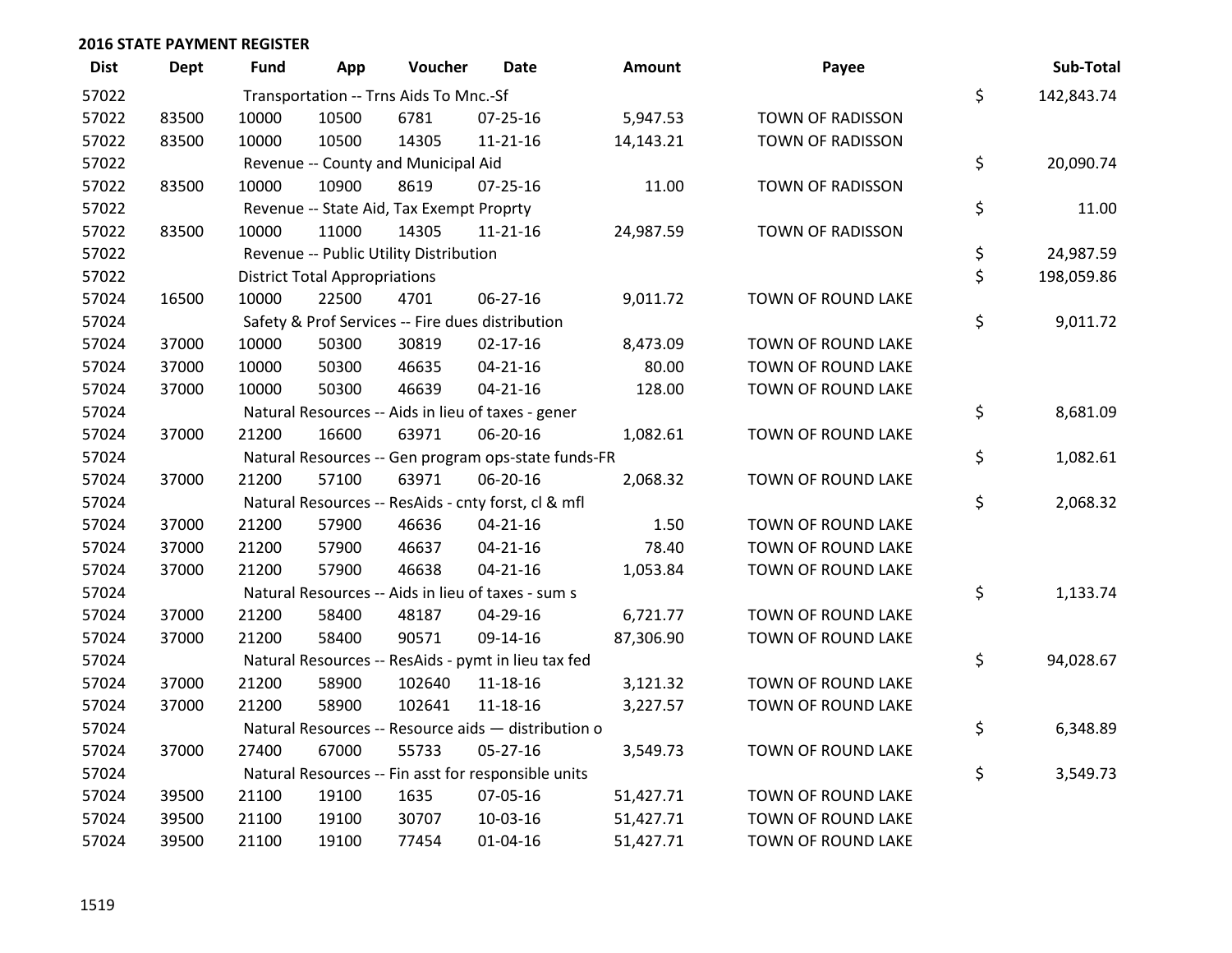| <b>Dist</b> | <b>Dept</b> | <b>Fund</b> | App                                  | Voucher                                             | <b>Date</b>    | <b>Amount</b> | Payee              | Sub-Total        |
|-------------|-------------|-------------|--------------------------------------|-----------------------------------------------------|----------------|---------------|--------------------|------------------|
| 57024       | 39500       | 21100       | 19100                                | 85454                                               | 04-04-16       | 51,427.71     | TOWN OF ROUND LAKE |                  |
| 57024       |             |             |                                      | Transportation -- Trns Aids To Mnc.-Sf              |                |               |                    | \$<br>205,710.84 |
| 57024       | 83500       | 10000       | 10500                                | 6782                                                | 07-25-16       | 3,199.41      | TOWN OF ROUND LAKE |                  |
| 57024       | 83500       | 10000       | 10500                                | 14306                                               | $11 - 21 - 16$ | 17,313.44     | TOWN OF ROUND LAKE |                  |
| 57024       |             |             |                                      | Revenue -- County and Municipal Aid                 |                |               |                    | \$<br>20,512.85  |
| 57024       | 83500       | 10000       | 10900                                | 8620                                                | $07 - 25 - 16$ | 4.00          | TOWN OF ROUND LAKE |                  |
| 57024       |             |             |                                      | Revenue -- State Aid, Tax Exempt Proprty            |                |               |                    | \$<br>4.00       |
| 57024       | 83500       | 10000       | 11000                                | 14306                                               | $11 - 21 - 16$ | 848.75        | TOWN OF ROUND LAKE |                  |
| 57024       |             |             |                                      | Revenue -- Public Utility Distribution              |                |               |                    | \$<br>848.75     |
| 57024       |             |             | <b>District Total Appropriations</b> |                                                     |                |               |                    | \$<br>352,981.21 |
| 57026       | 16500       | 10000       | 22500                                | 4702                                                | 06-27-16       | 7,379.24      | TOWN OF SAND LAKE  |                  |
| 57026       |             |             |                                      | Safety & Prof Services -- Fire dues distribution    |                |               |                    | \$<br>7,379.24   |
| 57026       | 37000       | 10000       | 50300                                | 33774                                               | 03-01-16       | 1,760.78      | TOWN OF SAND LAKE  |                  |
| 57026       | 37000       | 10000       | 50300                                | 45559                                               | $04 - 21 - 16$ | 235.34        | TOWN OF SAND LAKE  |                  |
| 57026       |             |             |                                      | Natural Resources -- Aids in lieu of taxes - gener  |                |               |                    | \$<br>1,996.12   |
| 57026       | 37000       | 21200       | 16600                                | 63972                                               | 06-20-16       | 398.06        | TOWN OF SAND LAKE  |                  |
| 57026       |             |             |                                      | Natural Resources -- Gen program ops-state funds-FR |                |               |                    | \$<br>398.06     |
| 57026       | 37000       | 21200       | 57100                                | 63972                                               | 06-20-16       | 1,332.12      | TOWN OF SAND LAKE  |                  |
| 57026       |             |             |                                      | Natural Resources -- ResAids - cnty forst, cl & mfl |                |               |                    | \$<br>1,332.12   |
| 57026       | 37000       | 21200       | 57900                                | 45558                                               | $04 - 21 - 16$ | 105.58        | TOWN OF SAND LAKE  |                  |
| 57026       | 37000       | 21200       | 57900                                | 45560                                               | $04 - 21 - 16$ | 6.42          | TOWN OF SAND LAKE  |                  |
| 57026       |             |             |                                      | Natural Resources -- Aids in lieu of taxes - sum s  |                |               |                    | \$<br>112.00     |
| 57026       | 37000       | 21200       | 58900                                | 102642                                              | 11-18-16       | 367.78        | TOWN OF SAND LAKE  |                  |
| 57026       |             |             |                                      | Natural Resources -- Resource aids - distribution o |                |               |                    | \$<br>367.78     |
| 57026       | 37000       | 27400       | 67000                                | 55849                                               | $05 - 27 - 16$ | 1,500.85      | TOWN OF SAND LAKE  |                  |
| 57026       |             |             |                                      | Natural Resources -- Fin asst for responsible units |                |               |                    | \$<br>1,500.85   |
| 57026       | 39500       | 21100       | 19100                                | 1636                                                | 07-05-16       | 36,305.47     | TOWN OF SAND LAKE  |                  |
| 57026       | 39500       | 21100       | 19100                                | 30708                                               | 10-03-16       | 36,305.49     | TOWN OF SAND LAKE  |                  |
| 57026       | 39500       | 21100       | 19100                                | 77455                                               | $01 - 04 - 16$ | 36,305.47     | TOWN OF SAND LAKE  |                  |
| 57026       | 39500       | 21100       | 19100                                | 85455                                               | 04-04-16       | 36,305.47     | TOWN OF SAND LAKE  |                  |
| 57026       |             |             |                                      | Transportation -- Trns Aids To Mnc.-Sf              |                |               |                    | \$<br>145,221.90 |
| 57026       | 50500       | 10000       | 17400                                | 17109                                               | 04-28-16       | 51,546.00     | TOWN OF SAND LAKE  |                  |
| 57026       |             |             |                                      | Administration -- HV trans In annual impact fee     |                |               |                    | \$<br>51,546.00  |
| 57026       | 83500       | 10000       | 10500                                | 6783                                                | 07-25-16       | 2,129.58      | TOWN OF SAND LAKE  |                  |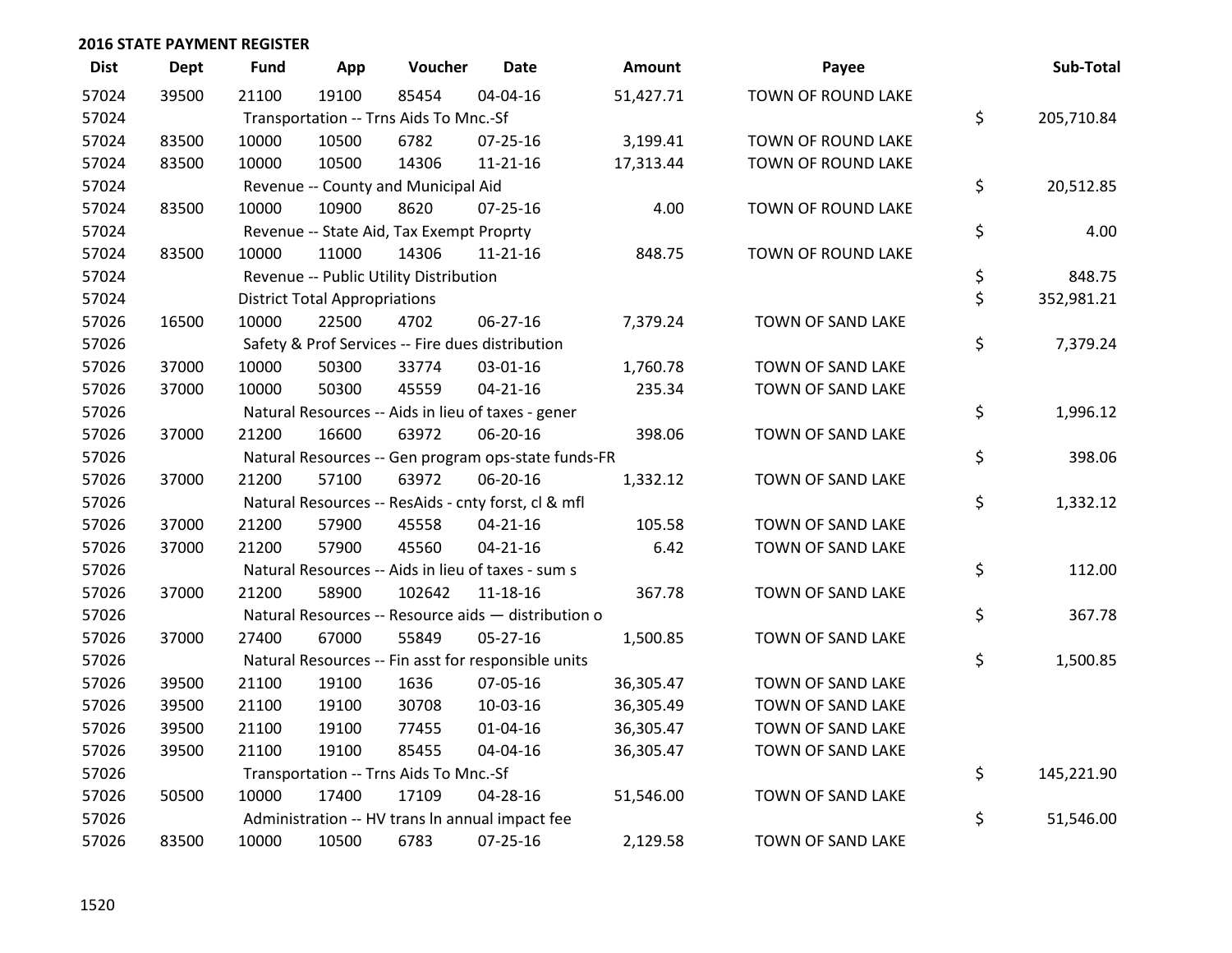| <b>Dist</b> | <b>Dept</b> | <b>Fund</b> | App                                  | Voucher                                             | <b>Date</b>    | <b>Amount</b> | Payee               | Sub-Total        |
|-------------|-------------|-------------|--------------------------------------|-----------------------------------------------------|----------------|---------------|---------------------|------------------|
| 57026       | 83500       | 10000       | 10500                                | 14307                                               | $11 - 21 - 16$ | 10,724.41     | TOWN OF SAND LAKE   |                  |
| 57026       |             |             |                                      | Revenue -- County and Municipal Aid                 |                |               |                     | \$<br>12,853.99  |
| 57026       | 83500       | 10000       | 10900                                | 8621                                                | 07-25-16       | 49.00         | TOWN OF SAND LAKE   |                  |
| 57026       |             |             |                                      | Revenue -- State Aid, Tax Exempt Proprty            |                |               |                     | \$<br>49.00      |
| 57026       | 83500       | 10000       | 11000                                | 14307                                               | $11 - 21 - 16$ | 1,526.22      | TOWN OF SAND LAKE   |                  |
| 57026       |             |             |                                      | Revenue -- Public Utility Distribution              |                |               |                     | \$<br>1,526.22   |
| 57026       |             |             | <b>District Total Appropriations</b> |                                                     |                |               |                     | \$<br>224,283.28 |
| 57028       | 16500       | 10000       | 22500                                | 4703                                                | 06-27-16       | 5,594.86      | TOWN OF SPIDER LAKE |                  |
| 57028       |             |             |                                      | Safety & Prof Services -- Fire dues distribution    |                |               |                     | \$<br>5,594.86   |
| 57028       | 37000       | 10000       | 50300                                | 30825                                               | $02 - 17 - 16$ | 14,224.10     | TOWN OF SPIDER LAKE |                  |
| 57028       | 37000       | 10000       | 50300                                | 46666                                               | $04 - 21 - 16$ | 49.58         | TOWN OF SPIDER LAKE |                  |
| 57028       |             |             |                                      | Natural Resources -- Aids in lieu of taxes - gener  |                |               |                     | \$<br>14,273.68  |
| 57028       | 37000       | 21200       | 16600                                | 63973                                               | 06-20-16       | 1,034.34      | TOWN OF SPIDER LAKE |                  |
| 57028       |             |             |                                      | Natural Resources -- Gen program ops-state funds-FR |                |               |                     | \$<br>1,034.34   |
| 57028       | 37000       | 21200       | 57100                                | 63973                                               | 06-20-16       | 3,064.25      | TOWN OF SPIDER LAKE |                  |
| 57028       |             |             |                                      | Natural Resources -- ResAids - cnty forst, cl & mfl |                |               |                     | \$<br>3,064.25   |
| 57028       | 37000       | 21200       | 57900                                | 46664                                               | $04 - 21 - 16$ | 35.20         | TOWN OF SPIDER LAKE |                  |
| 57028       | 37000       | 21200       | 57900                                | 46665                                               | $04 - 21 - 16$ | 57.95         | TOWN OF SPIDER LAKE |                  |
| 57028       |             |             |                                      | Natural Resources -- Aids in lieu of taxes - sum s  |                |               |                     | \$<br>93.15      |
| 57028       | 37000       | 21200       | 58400                                | 48190                                               | 04-29-16       | 5,506.00      | TOWN OF SPIDER LAKE |                  |
| 57028       | 37000       | 21200       | 58400                                | 90572                                               | 09-14-16       | 71,515.75     | TOWN OF SPIDER LAKE |                  |
| 57028       |             |             |                                      | Natural Resources -- ResAids - pymt in lieu tax fed |                |               |                     | \$<br>77,021.75  |
| 57028       | 37000       | 21200       | 58900                                | 102643                                              | 11-18-16       | 142.58        | TOWN OF SPIDER LAKE |                  |
| 57028       |             |             |                                      | Natural Resources -- Resource aids - distribution o |                |               |                     | \$<br>142.58     |
| 57028       | 37000       | 21200       | 77900                                | 23951                                               | $01 - 25 - 16$ | 1,000.00      | TOWN OF SPIDER LAKE |                  |
| 57028       |             |             |                                      | Natural Resources -- Resource maint develop SP Frst |                |               |                     | \$<br>1,000.00   |
| 57028       | 37000       | 27400       | 67000                                | 56251                                               | 05-27-16       | 2,514.12      | TOWN OF SPIDER LAKE |                  |
| 57028       |             |             |                                      | Natural Resources -- Fin asst for responsible units |                |               |                     | \$<br>2,514.12   |
| 57028       | 39500       | 21100       | 19100                                | 1637                                                | 07-05-16       | 53,739.81     | TOWN OF SPIDER LAKE |                  |
| 57028       | 39500       | 21100       | 19100                                | 30709                                               | 10-03-16       | 53,739.81     | TOWN OF SPIDER LAKE |                  |
| 57028       | 39500       | 21100       | 19100                                | 77456                                               | $01 - 04 - 16$ | 53,739.81     | TOWN OF SPIDER LAKE |                  |
| 57028       | 39500       | 21100       | 19100                                | 85456                                               | 04-04-16       | 53,739.81     | TOWN OF SPIDER LAKE |                  |
| 57028       |             |             |                                      | Transportation -- Trns Aids To Mnc.-Sf              |                |               |                     | \$<br>214,959.24 |
| 57028       | 83500       | 10000       | 10500                                | 6784                                                | 07-25-16       | 1,525.95      | TOWN OF SPIDER LAKE |                  |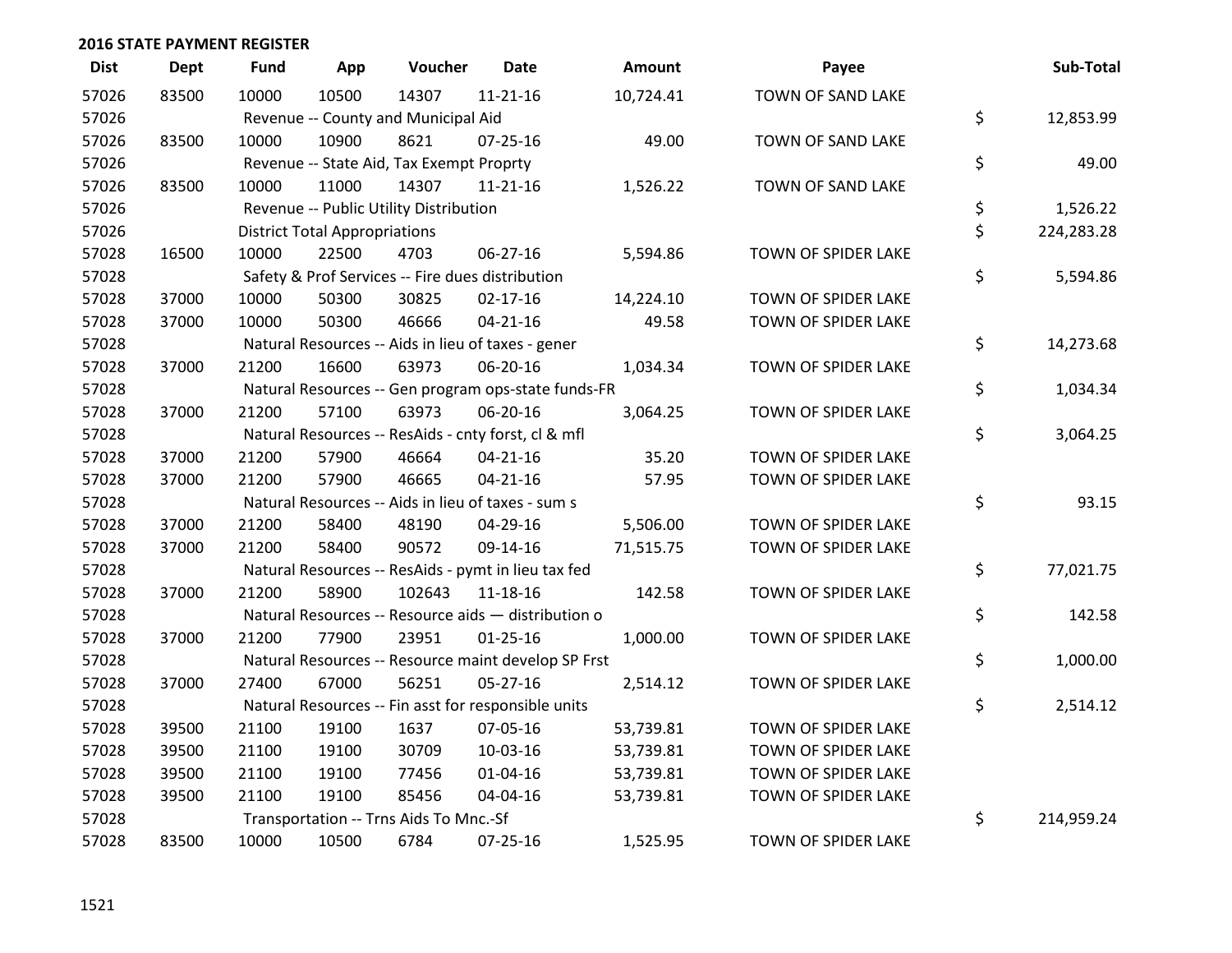| <b>Dist</b> | <b>Dept</b> | <b>Fund</b> | App                                  | Voucher                                  | <b>Date</b>                                         | <b>Amount</b> | Payee                  | Sub-Total        |
|-------------|-------------|-------------|--------------------------------------|------------------------------------------|-----------------------------------------------------|---------------|------------------------|------------------|
| 57028       | 83500       | 10000       | 10500                                | 14308                                    | $11 - 21 - 16$                                      | 8,647.07      | TOWN OF SPIDER LAKE    |                  |
| 57028       |             |             |                                      | Revenue -- County and Municipal Aid      |                                                     |               |                        | \$<br>10,173.02  |
| 57028       | 83500       | 10000       | 10900                                | 8622                                     | $07 - 25 - 16$                                      | 4.00          | TOWN OF SPIDER LAKE    |                  |
| 57028       |             |             |                                      | Revenue -- State Aid, Tax Exempt Proprty |                                                     |               |                        | \$<br>4.00       |
| 57028       |             |             | <b>District Total Appropriations</b> |                                          |                                                     |               |                        | \$<br>329,874.99 |
| 57030       | 16500       | 10000       | 22500                                | 4704                                     | 06-27-16                                            | 1,043.92      | <b>TOWN OF WEIRGOR</b> |                  |
| 57030       |             |             |                                      |                                          | Safety & Prof Services -- Fire dues distribution    |               |                        | \$<br>1,043.92   |
| 57030       | 37000       | 10000       | 50300                                | 30921                                    | $02 - 17 - 16$                                      | 2,010.94      | <b>TOWN OF WEIRGOR</b> |                  |
| 57030       | 37000       | 10000       | 50300                                | 46988                                    | $04 - 21 - 16$                                      | 53.33         | TOWN OF WEIRGOR        |                  |
| 57030       |             |             |                                      |                                          | Natural Resources -- Aids in lieu of taxes - gener  |               |                        | \$<br>2,064.27   |
| 57030       | 37000       | 21200       | 16600                                | 63974                                    | 06-20-16                                            | 803.65        | TOWN OF WEIRGOR        |                  |
| 57030       |             |             |                                      |                                          | Natural Resources -- Gen program ops-state funds-FR |               |                        | \$<br>803.65     |
| 57030       | 37000       | 21200       | 57100                                | 63974                                    | 06-20-16                                            | 503.04        | TOWN OF WEIRGOR        |                  |
| 57030       |             |             |                                      |                                          | Natural Resources -- ResAids - cnty forst, cl & mfl |               |                        | \$<br>503.04     |
| 57030       | 37000       | 21200       | 57900                                | 46987                                    | $04 - 21 - 16$                                      | 1,417.73      | <b>TOWN OF WEIRGOR</b> |                  |
| 57030       |             |             |                                      |                                          | Natural Resources -- Aids in lieu of taxes - sum s  |               |                        | \$<br>1,417.73   |
| 57030       | 37000       | 21200       | 58900                                | 102644                                   | 11-18-16                                            | 383.93        | TOWN OF WEIRGOR        |                  |
| 57030       |             |             |                                      |                                          | Natural Resources -- Resource aids - distribution o |               |                        | \$<br>383.93     |
| 57030       | 37000       | 27400       | 67000                                | 56043                                    | $05 - 27 - 16$                                      | 3,221.78      | TOWN OF WEIRGOR        |                  |
| 57030       |             |             |                                      |                                          | Natural Resources -- Fin asst for responsible units |               |                        | \$<br>3,221.78   |
| 57030       | 39500       | 21100       | 19100                                | 1638                                     | 07-05-16                                            | 18,452.76     | TOWN OF WEIRGOR        |                  |
| 57030       | 39500       | 21100       | 19100                                | 30710                                    | 10-03-16                                            | 18,452.76     | <b>TOWN OF WEIRGOR</b> |                  |
| 57030       | 39500       | 21100       | 19100                                | 77457                                    | $01 - 04 - 16$                                      | 18,452.76     | TOWN OF WEIRGOR        |                  |
| 57030       | 39500       | 21100       | 19100                                | 85457                                    | 04-04-16                                            | 18,452.76     | TOWN OF WEIRGOR        |                  |
| 57030       |             |             |                                      | Transportation -- Trns Aids To Mnc.-Sf   |                                                     |               |                        | \$<br>73,811.04  |
| 57030       | 50500       | 10000       | 17400                                | 17110                                    | 04-28-16                                            | 7,998.00      | TOWN OF WEIRGOR        |                  |
| 57030       |             |             |                                      |                                          | Administration -- HV trans In annual impact fee     |               |                        | \$<br>7,998.00   |
| 57030       | 83500       | 10000       | 10500                                | 6785                                     | $07 - 25 - 16$                                      | 3,679.07      | TOWN OF WEIRGOR        |                  |
| 57030       | 83500       | 10000       | 10500                                | 14309                                    | 11-21-16                                            | 20,871.26     | <b>TOWN OF WEIRGOR</b> |                  |
| 57030       |             |             |                                      | Revenue -- County and Municipal Aid      |                                                     |               |                        | \$<br>24,550.33  |
| 57030       | 83500       | 10000       | 10900                                | 8623                                     | $07 - 25 - 16$                                      | 3.00          | TOWN OF WEIRGOR        |                  |
| 57030       |             |             |                                      | Revenue -- State Aid, Tax Exempt Proprty |                                                     |               |                        | \$<br>3.00       |
| 57030       | 83500       | 10000       | 11000                                | 14309                                    | $11 - 21 - 16$                                      | 59.21         | <b>TOWN OF WEIRGOR</b> |                  |
| 57030       |             |             |                                      | Revenue -- Public Utility Distribution   |                                                     |               |                        | \$<br>59.21      |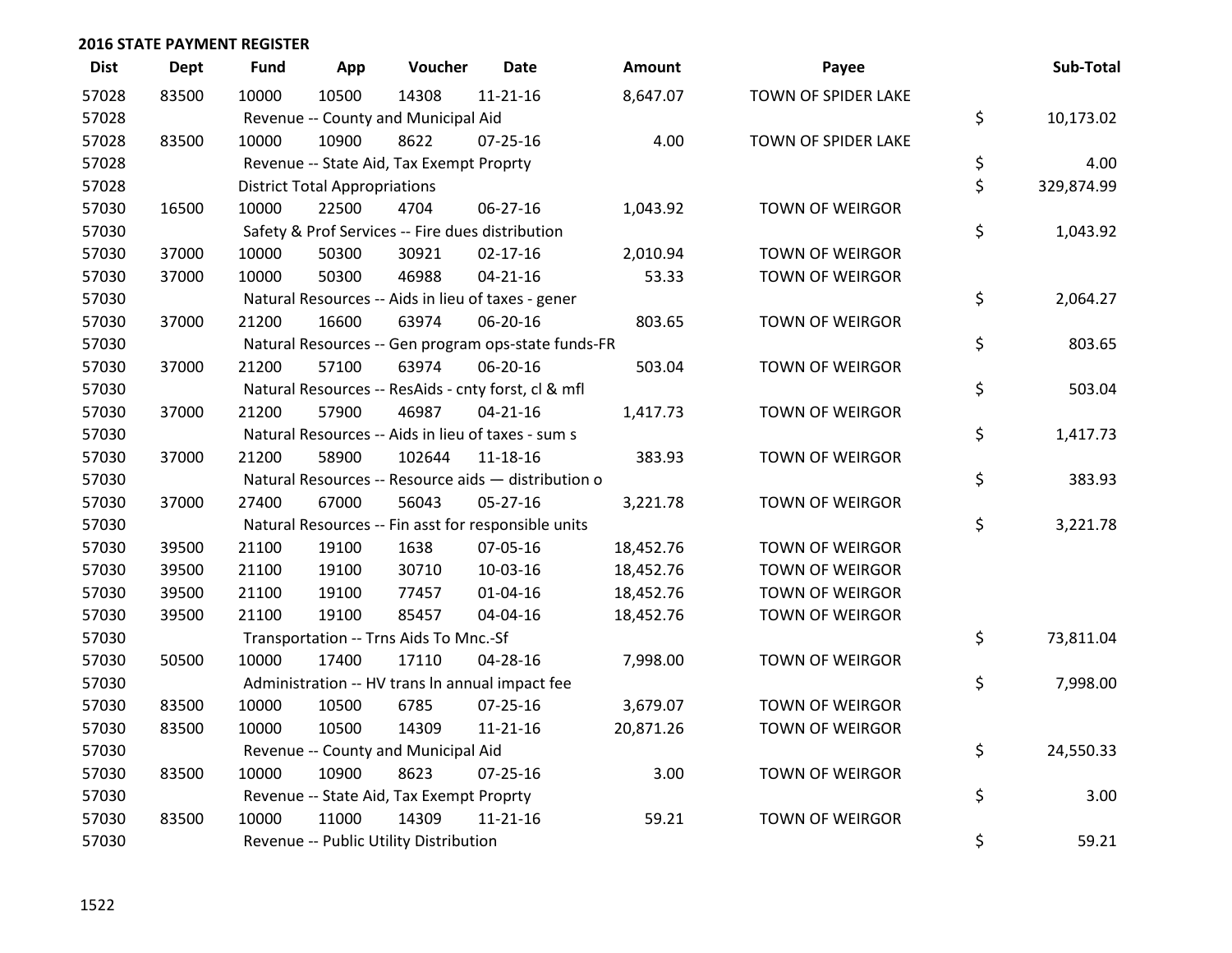| <b>Dist</b> | <b>Dept</b> | <b>Fund</b> | App                                  | Voucher                                | <b>Date</b>                                         | Amount    | Payee           | Sub-Total        |
|-------------|-------------|-------------|--------------------------------------|----------------------------------------|-----------------------------------------------------|-----------|-----------------|------------------|
| 57030       |             |             | <b>District Total Appropriations</b> |                                        |                                                     |           |                 | \$<br>115,859.90 |
| 57032       | 16500       | 10000       | 22500                                | 4705                                   | 06-27-16                                            | 5,885.05  | WINTER, TOWN OF |                  |
| 57032       |             |             |                                      |                                        | Safety & Prof Services -- Fire dues distribution    |           |                 | \$<br>5,885.05   |
| 57032       | 37000       | 10000       | 50300                                | 29268                                  | $02 - 12 - 16$                                      | 7,167.43  | WINTER, TOWN OF |                  |
| 57032       | 37000       | 10000       | 50300                                | 29269                                  | $02 - 12 - 16$                                      | 227.99    | WINTER, TOWN OF |                  |
| 57032       | 37000       | 10000       | 50300                                | 46757                                  | $04 - 21 - 16$                                      | 44.28     | WINTER, TOWN OF |                  |
| 57032       | 37000       | 10000       | 50300                                | 46758                                  | $04 - 21 - 16$                                      | 19.86     | WINTER, TOWN OF |                  |
| 57032       |             |             |                                      |                                        | Natural Resources -- Aids in lieu of taxes - gener  |           |                 | \$<br>7,459.56   |
| 57032       | 37000       | 10000       | 78500                                | 93751                                  | 09-21-16                                            | 45,232.00 | WINTER, TOWN OF |                  |
| 57032       |             |             |                                      |                                        | Natural Resources -- Res maint & dev - park fr & rd |           |                 | \$<br>45,232.00  |
| 57032       | 37000       | 21200       | 16600                                | 63975                                  | 06-20-16                                            | 2,421.24  | WINTER, TOWN OF |                  |
| 57032       |             |             |                                      |                                        | Natural Resources -- Gen program ops-state funds-FR |           |                 | \$<br>2,421.24   |
| 57032       | 37000       | 21200       | 57100                                | 63975                                  | 06-20-16                                            | 20,158.39 | WINTER, TOWN OF |                  |
| 57032       |             |             |                                      |                                        | Natural Resources -- ResAids - cnty forst, cl & mfl |           |                 | \$<br>20,158.39  |
| 57032       | 37000       | 21200       | 57900                                | 46755                                  | $04 - 21 - 16$                                      | 44,873.63 | WINTER, TOWN OF |                  |
| 57032       | 37000       | 21200       | 57900                                | 46756                                  | $04 - 21 - 16$                                      | 3.86      | WINTER, TOWN OF |                  |
| 57032       |             |             |                                      |                                        | Natural Resources -- Aids in lieu of taxes - sum s  |           |                 | \$<br>44,877.49  |
| 57032       | 37000       | 21200       | 58400                                | 48194                                  | 04-29-16                                            | 2,265.60  | WINTER, TOWN OF |                  |
| 57032       | 37000       | 21200       | 58400                                | 90573                                  | 09-14-16                                            | 29,427.18 | WINTER, TOWN OF |                  |
| 57032       |             |             |                                      |                                        | Natural Resources -- ResAids - pymt in lieu tax fed |           |                 | \$<br>31,692.78  |
| 57032       | 37000       | 21200       | 58900                                | 102645                                 | 11-18-16                                            | 8,742.23  | WINTER, TOWN OF |                  |
| 57032       |             |             |                                      |                                        | Natural Resources -- Resource aids - distribution o |           |                 | \$<br>8,742.23   |
| 57032       | 37000       | 27400       | 67000                                | 57526                                  | 05-31-16                                            | 7,382.00  | WINTER, TOWN OF |                  |
| 57032       |             |             |                                      |                                        | Natural Resources -- Fin asst for responsible units |           |                 | \$<br>7,382.00   |
| 57032       | 39500       | 21100       | 17400                                | 57946                                  | 12-05-16                                            | 34,631.99 | WINTER, TOWN OF |                  |
| 57032       |             |             |                                      | Transportation -- Disastr Damag Aid Sf |                                                     |           |                 | \$<br>34,631.99  |
| 57032       | 39500       | 21100       | 19100                                | 1639                                   | 07-05-16                                            | 79,949.11 | WINTER, TOWN OF |                  |
| 57032       | 39500       | 21100       | 19100                                | 30711                                  | 10-03-16                                            | 79,949.13 | WINTER, TOWN OF |                  |
| 57032       | 39500       | 21100       | 19100                                | 77458                                  | $01 - 04 - 16$                                      | 79,949.11 | TOWN OF WINTER  |                  |
| 57032       | 39500       | 21100       | 19100                                | 85458                                  | 04-04-16                                            | 79,949.11 | TOWN OF WINTER  |                  |
| 57032       |             |             |                                      | Transportation -- Trns Aids To Mnc.-Sf |                                                     |           |                 | \$<br>319,796.46 |
| 57032       | 83500       | 10000       | 10500                                | 6786                                   | 07-25-16                                            | 3,514.42  | WINTER, TOWN OF |                  |
| 57032       | 83500       | 10000       | 10500                                | 14310                                  | $11 - 21 - 16$                                      | 15,975.27 | WINTER, TOWN OF |                  |
| 57032       |             |             |                                      | Revenue -- County and Municipal Aid    |                                                     |           |                 | \$<br>19,489.69  |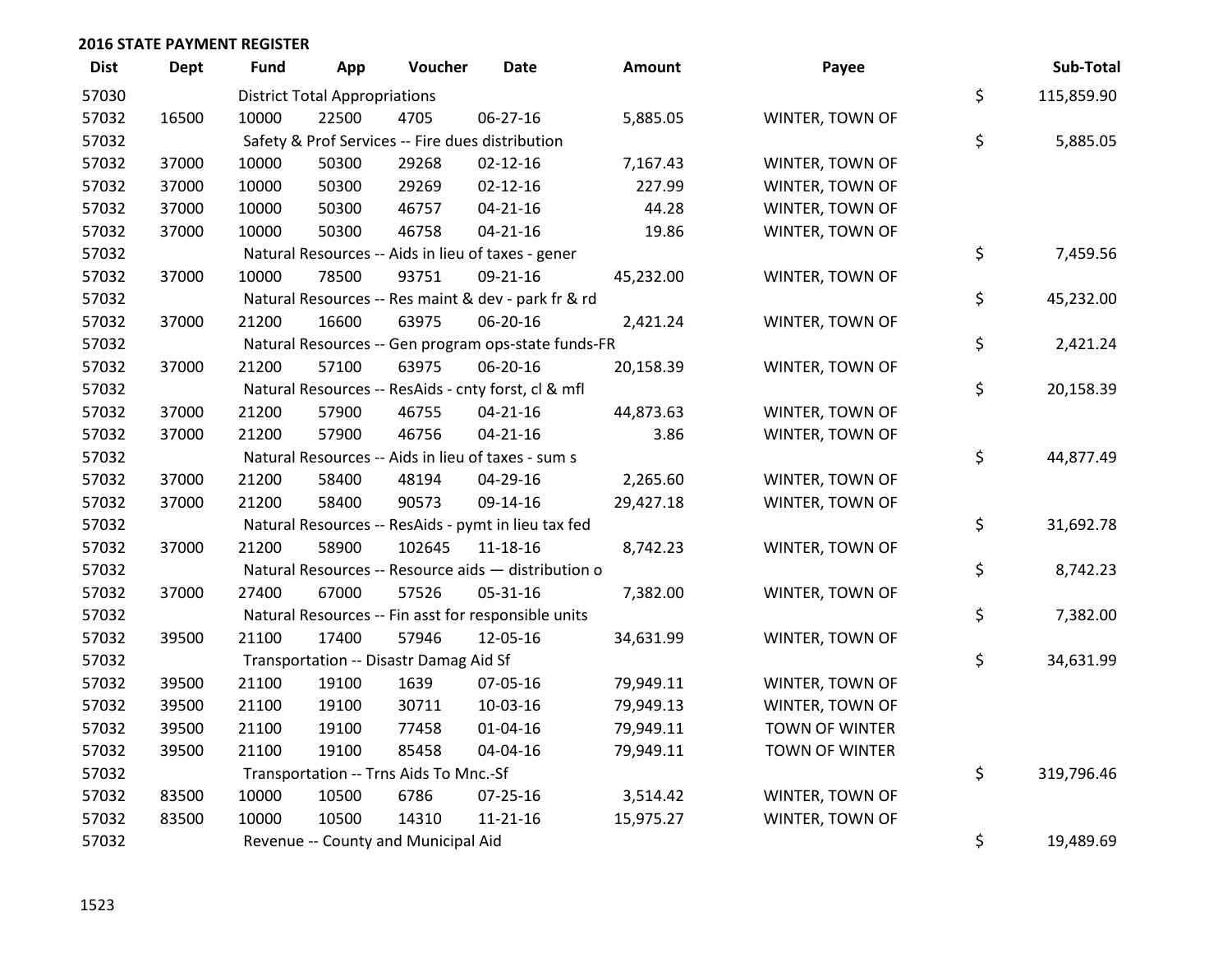| <b>Dist</b> | <b>Dept</b> | <b>Fund</b> | App                                  | Voucher                                  | <b>Date</b>                                         | Amount    | Payee                      | Sub-Total        |
|-------------|-------------|-------------|--------------------------------------|------------------------------------------|-----------------------------------------------------|-----------|----------------------------|------------------|
| 57032       | 83500       | 10000       | 10900                                | 8624                                     | $07 - 25 - 16$                                      | 18.00     | WINTER, TOWN OF            |                  |
| 57032       |             |             |                                      | Revenue -- State Aid, Tax Exempt Proprty |                                                     |           |                            | \$<br>18.00      |
| 57032       | 83500       | 10000       | 11000                                | 14310                                    | $11 - 21 - 16$                                      | 3,943.06  | WINTER, TOWN OF            |                  |
| 57032       |             |             |                                      | Revenue -- Public Utility Distribution   |                                                     |           |                            | \$<br>3,943.06   |
| 57032       | 83500       | 10000       | 50100                                | 2673                                     | 01-29-16                                            | 1,159.91  | WINTER, TOWN OF            |                  |
| 57032       |             |             |                                      | Revenue -- Payments for municipal svcs   |                                                     |           |                            | \$<br>1,159.91   |
| 57032       |             |             | <b>District Total Appropriations</b> |                                          |                                                     |           |                            | \$<br>552,889.85 |
| 57111       | 16500       | 10000       | 22500                                | 5248                                     | 07-06-16                                            | 153.84    | <b>VILLAGE OF COUDERAY</b> |                  |
| 57111       |             |             |                                      |                                          | Safety & Prof Services -- Fire dues distribution    |           |                            | \$<br>153.84     |
| 57111       | 37000       | 10000       | 50300                                | 33783                                    | 03-01-16                                            | 102.83    | <b>VILLAGE OF COUDERAY</b> |                  |
| 57111       | 37000       | 10000       | 50300                                | 45959                                    | $04 - 21 - 16$                                      | 10.40     | <b>VILLAGE OF COUDERAY</b> |                  |
| 57111       | 37000       | 10000       | 50300                                | 45960                                    | $04 - 21 - 16$                                      | 3.00      | <b>VILLAGE OF COUDERAY</b> |                  |
| 57111       |             |             |                                      |                                          | Natural Resources -- Aids in lieu of taxes - gener  |           |                            | \$<br>116.23     |
| 57111       | 37000       | 21200       | 57100                                | 63976                                    | 06-20-16                                            | 6.00      | VILLAGE OF COUDERAY        |                  |
| 57111       |             |             |                                      |                                          | Natural Resources -- ResAids - cnty forst, cl & mfl |           |                            | \$<br>6.00       |
| 57111       | 39500       | 21100       | 19100                                | 1640                                     | 07-05-16                                            | 717.29    | <b>VILLAGE OF COUDERAY</b> |                  |
| 57111       | 39500       | 21100       | 19100                                | 30712                                    | 10-03-16                                            | 717.31    | <b>VILLAGE OF COUDERAY</b> |                  |
| 57111       | 39500       | 21100       | 19100                                | 77459                                    | $01 - 04 - 16$                                      | 717.29    | <b>VILLAGE OF COUDERAY</b> |                  |
| 57111       | 39500       | 21100       | 19100                                | 85459                                    | 04-04-16                                            | 717.29    | <b>VILLAGE OF COUDERAY</b> |                  |
| 57111       |             |             |                                      | Transportation -- Trns Aids To Mnc.-Sf   |                                                     |           |                            | \$<br>2,869.18   |
| 57111       | 83500       | 10000       | 10500                                | 6787                                     | 07-25-16                                            | 6,079.19  | <b>VILLAGE OF COUDERAY</b> |                  |
| 57111       | 83500       | 10000       | 10500                                | 14311                                    | 11-21-16                                            | 34,448.76 | <b>VILLAGE OF COUDERAY</b> |                  |
| 57111       |             |             |                                      | Revenue -- County and Municipal Aid      |                                                     |           |                            | \$<br>40,527.95  |
| 57111       |             |             | <b>District Total Appropriations</b> |                                          |                                                     |           |                            | \$<br>43,673.20  |
| 57121       | 16500       | 10000       | 22500                                | 4706                                     | 06-27-16                                            | 302.74    | <b>VILLAGE OF EXELAND</b>  |                  |
| 57121       |             |             |                                      |                                          | Safety & Prof Services -- Fire dues distribution    |           |                            | \$<br>302.74     |
| 57121       | 37000       | 10000       | 50300                                | 45643                                    | $04 - 21 - 16$                                      | 32.00     | <b>VILLAGE OF EXELAND</b>  |                  |
| 57121       |             |             |                                      |                                          | Natural Resources -- Aids in lieu of taxes - gener  |           |                            | \$<br>32.00      |
| 57121       | 37000       | 21200       | 57900                                | 45642                                    | $04 - 21 - 16$                                      | 3.20      | <b>VILLAGE OF EXELAND</b>  |                  |
| 57121       |             |             |                                      |                                          | Natural Resources -- Aids in lieu of taxes - sum s  |           |                            | \$<br>3.20       |
| 57121       | 39500       | 21100       | 19100                                | 1641                                     | 07-05-16                                            | 2,570.83  | <b>VILLAGE OF EXELAND</b>  |                  |
| 57121       | 39500       | 21100       | 19100                                | 30713                                    | 10-03-16                                            | 2,570.85  | <b>VILLAGE OF EXELAND</b>  |                  |
| 57121       | 39500       | 21100       | 19100                                | 77460                                    | $01 - 04 - 16$                                      | 2,570.83  | <b>VILLAGE OF EXELAND</b>  |                  |
| 57121       | 39500       | 21100       | 19100                                | 85460                                    | 04-04-16                                            | 2,570.83  | <b>VILLAGE OF EXELAND</b>  |                  |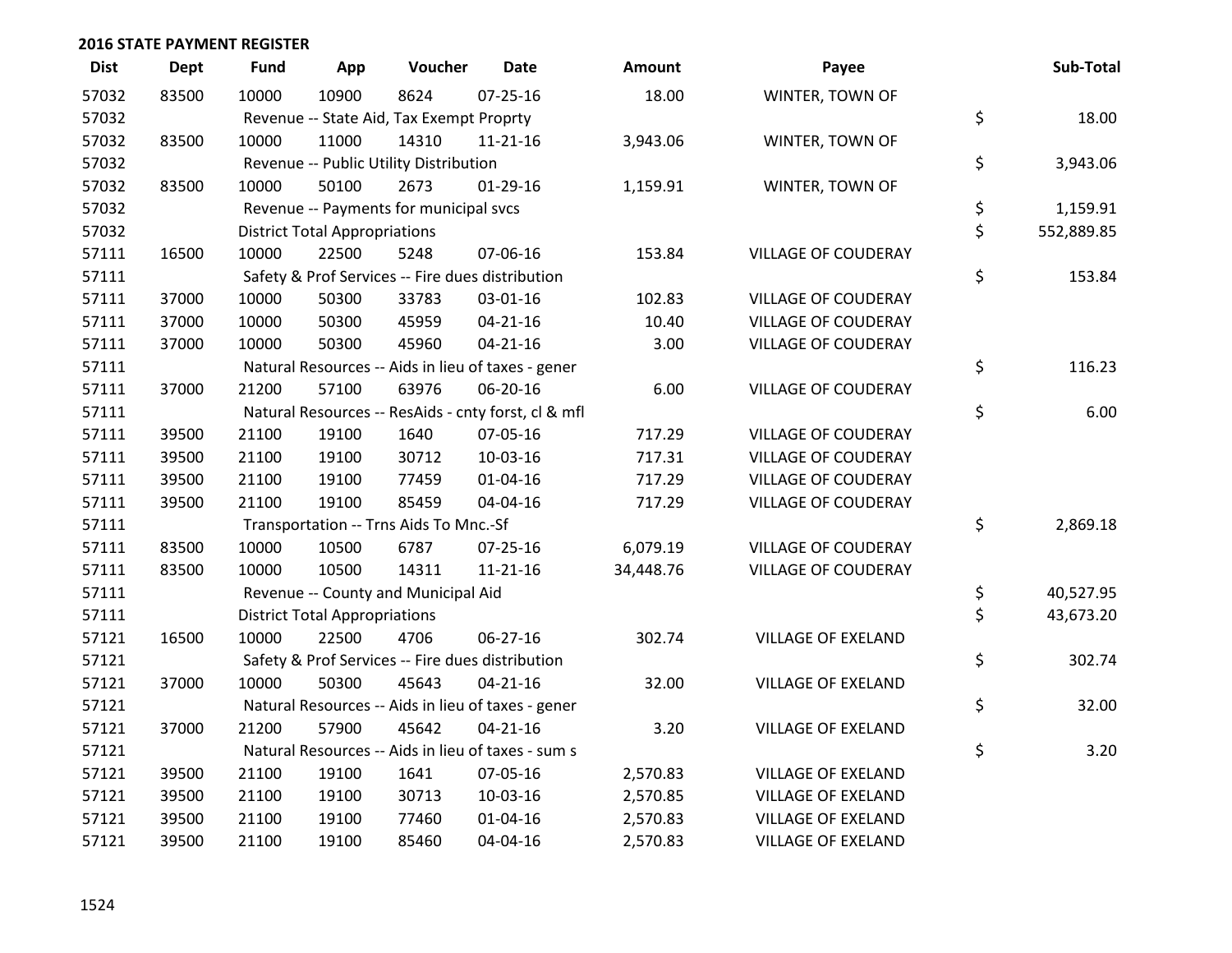| <b>Dist</b> | <b>Dept</b> | Fund  | App                                  | Voucher                                  | <b>Date</b>                                         | Amount    | Payee                      | Sub-Total       |
|-------------|-------------|-------|--------------------------------------|------------------------------------------|-----------------------------------------------------|-----------|----------------------------|-----------------|
| 57121       |             |       |                                      | Transportation -- Trns Aids To Mnc.-Sf   |                                                     |           |                            | \$<br>10,283.34 |
| 57121       | 83500       | 10000 | 10500                                | 6788                                     | 07-25-16                                            | 10,374.55 | <b>VILLAGE OF EXELAND</b>  |                 |
| 57121       | 83500       | 10000 | 10500                                | 14312                                    | $11 - 21 - 16$                                      | 57,540.70 | <b>VILLAGE OF EXELAND</b>  |                 |
| 57121       |             |       |                                      | Revenue -- County and Municipal Aid      |                                                     |           |                            | \$<br>67,915.25 |
| 57121       | 83500       | 10000 | 10900                                | 8625                                     | $07 - 25 - 16$                                      | 2.00      | <b>VILLAGE OF EXELAND</b>  |                 |
| 57121       |             |       |                                      | Revenue -- State Aid, Tax Exempt Proprty |                                                     |           |                            | \$<br>2.00      |
| 57121       |             |       | <b>District Total Appropriations</b> |                                          |                                                     |           |                            | \$<br>78,538.53 |
| 57176       | 16500       | 10000 | 22500                                | 4707                                     | 06-27-16                                            | 323.95    | <b>VILLAGE OF RADISSON</b> |                 |
| 57176       |             |       |                                      |                                          | Safety & Prof Services -- Fire dues distribution    |           |                            | \$<br>323.95    |
| 57176       | 37000       | 10000 | 50300                                | 30514                                    | $02 - 17 - 16$                                      | 86.96     | <b>VILLAGE OF RADISSON</b> |                 |
| 57176       | 37000       | 10000 | 50300                                | 45499                                    | $04 - 21 - 16$                                      | 5.48      | <b>VILLAGE OF RADISSON</b> |                 |
| 57176       |             |       |                                      |                                          | Natural Resources -- Aids in lieu of taxes - gener  |           |                            | \$<br>92.44     |
| 57176       | 37000       | 27400 | 67000                                | 56375                                    | $05 - 27 - 16$                                      | 660.17    | <b>VILLAGE OF RADISSON</b> |                 |
| 57176       |             |       |                                      |                                          | Natural Resources -- Fin asst for responsible units |           |                            | \$<br>660.17    |
| 57176       | 39500       | 21100 | 19100                                | 1642                                     | 07-05-16                                            | 2,752.50  | <b>VILLAGE OF RADISSON</b> |                 |
| 57176       | 39500       | 21100 | 19100                                | 30714                                    | 10-03-16                                            | 2,752.50  | <b>VILLAGE OF RADISSON</b> |                 |
| 57176       | 39500       | 21100 | 19100                                | 77461                                    | $01 - 04 - 16$                                      | 2,752.50  | <b>VILLAGE OF RADISSON</b> |                 |
| 57176       | 39500       | 21100 | 19100                                | 85461                                    | 04-04-16                                            | 2,752.50  | <b>VILLAGE OF RADISSON</b> |                 |
| 57176       |             |       |                                      | Transportation -- Trns Aids To Mnc.-Sf   |                                                     |           |                            | \$<br>11,010.00 |
| 57176       | 83500       | 10000 | 10500                                | 6789                                     | 07-25-16                                            | 12,136.14 | <b>VILLAGE OF RADISSON</b> |                 |
| 57176       | 83500       | 10000 | 10500                                | 14313                                    | $11 - 21 - 16$                                      | 67,916.47 | <b>VILLAGE OF RADISSON</b> |                 |
| 57176       |             |       |                                      | Revenue -- County and Municipal Aid      |                                                     |           |                            | \$<br>80,052.61 |
| 57176       | 83500       | 10000 | 10900                                | 8626                                     | $07 - 25 - 16$                                      | 17.00     | <b>VILLAGE OF RADISSON</b> |                 |
| 57176       |             |       |                                      | Revenue -- State Aid, Tax Exempt Proprty |                                                     |           |                            | \$<br>17.00     |
| 57176       | 83500       | 10000 | 11000                                | 14313                                    | $11 - 21 - 16$                                      | 989.36    | <b>VILLAGE OF RADISSON</b> |                 |
| 57176       |             |       |                                      | Revenue -- Public Utility Distribution   |                                                     |           |                            | \$<br>989.36    |
| 57176       |             |       | <b>District Total Appropriations</b> |                                          |                                                     |           |                            | \$<br>93,145.53 |
| 57190       | 16500       | 10000 | 22500                                | 4708                                     | 06-27-16                                            | 526.12    | <b>VILLAGE OF WINTER</b>   |                 |
| 57190       |             |       |                                      |                                          | Safety & Prof Services -- Fire dues distribution    |           |                            | \$<br>526.12    |
| 57190       | 37000       | 10000 | 50300                                | 30553                                    | $02 - 17 - 16$                                      | 693.77    | <b>VILLAGE OF WINTER</b>   |                 |
| 57190       | 37000       | 10000 | 50300                                | 45591                                    | $04 - 21 - 16$                                      | 9.09      | <b>VILLAGE OF WINTER</b>   |                 |
| 57190       |             |       |                                      |                                          | Natural Resources -- Aids in lieu of taxes - gener  |           |                            | \$<br>702.86    |
| 57190       | 37000       | 27400 | 67000                                | 55880                                    | $05 - 27 - 16$                                      | 2,791.52  | <b>VILLAGE OF WINTER</b>   |                 |
| 57190       |             |       |                                      |                                          | Natural Resources -- Fin asst for responsible units |           |                            | \$<br>2,791.52  |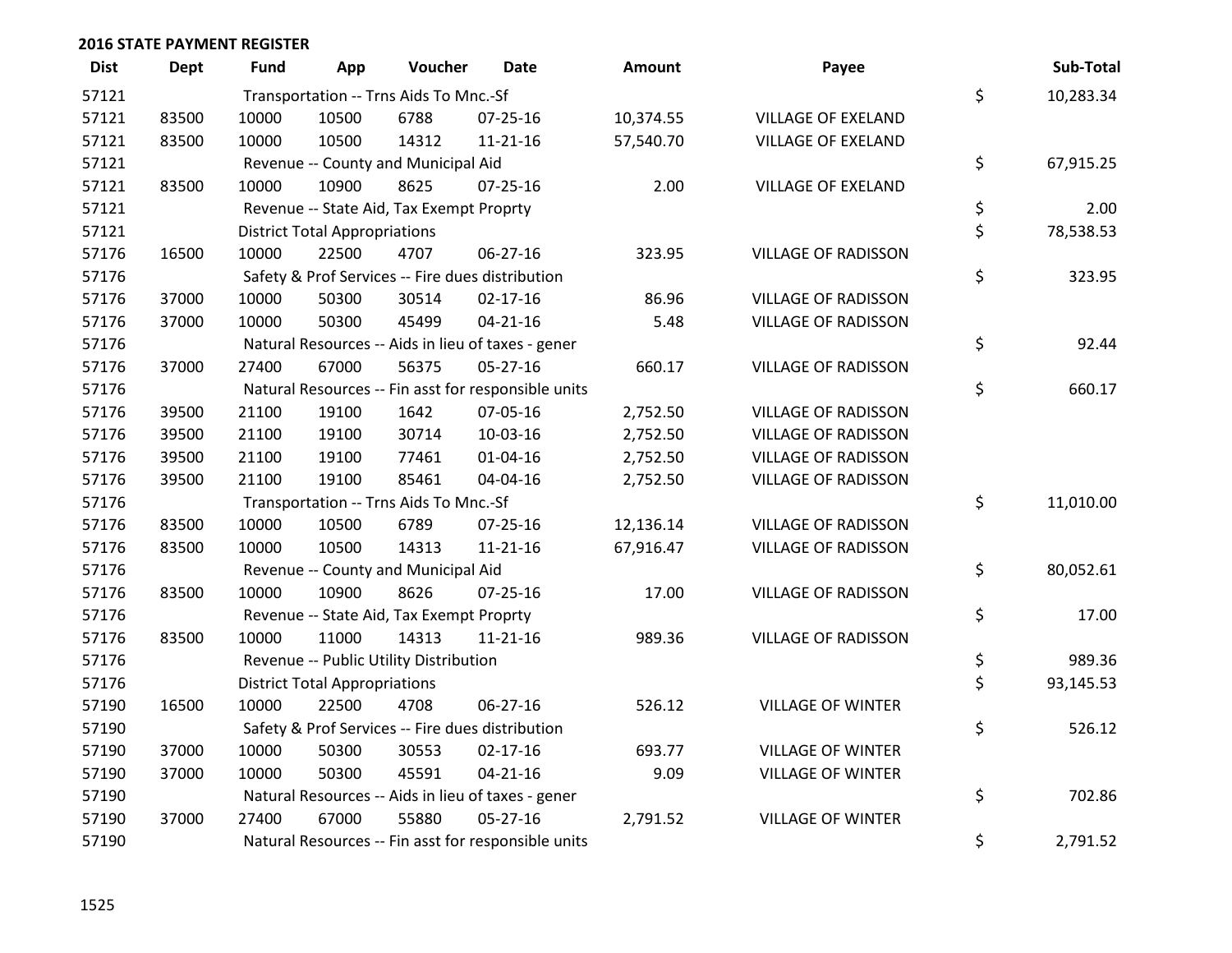| <b>Dist</b> | Dept  | <b>Fund</b> | App                                  | Voucher                                         | <b>Date</b>                                         | <b>Amount</b> | Payee                    | Sub-Total        |
|-------------|-------|-------------|--------------------------------------|-------------------------------------------------|-----------------------------------------------------|---------------|--------------------------|------------------|
| 57190       | 39500 | 21100       | 19100                                | 1643                                            | 07-05-16                                            | 2,785.53      | <b>VILLAGE OF WINTER</b> |                  |
| 57190       | 39500 | 21100       | 19100                                | 30715                                           | 10-03-16                                            | 2,785.53      | <b>VILLAGE OF WINTER</b> |                  |
| 57190       | 39500 | 21100       | 19100                                | 77462                                           | $01 - 04 - 16$                                      | 2,785.53      | <b>VILLAGE OF WINTER</b> |                  |
| 57190       | 39500 | 21100       | 19100                                | 85462                                           | 04-04-16                                            | 2,785.53      | <b>VILLAGE OF WINTER</b> |                  |
| 57190       |       |             |                                      | Transportation -- Trns Aids To Mnc.-Sf          |                                                     |               |                          | \$<br>11,142.12  |
| 57190       | 83500 | 10000       | 10500                                | 6790                                            | $07 - 25 - 16$                                      | 19,127.49     | <b>VILLAGE OF WINTER</b> |                  |
| 57190       | 83500 | 10000       | 10500                                | 14314                                           | $11 - 21 - 16$                                      | 108,248.99    | <b>VILLAGE OF WINTER</b> |                  |
| 57190       |       |             |                                      | Revenue -- County and Municipal Aid             |                                                     |               |                          | \$<br>127,376.48 |
| 57190       | 83500 | 10000       | 10900                                | 8627                                            | 07-25-16                                            | 599.00        | <b>VILLAGE OF WINTER</b> |                  |
| 57190       |       |             |                                      | Revenue -- State Aid, Tax Exempt Proprty        |                                                     |               |                          | \$<br>599.00     |
| 57190       | 83500 | 10000       | 11000                                | 14314                                           | $11 - 21 - 16$                                      | 141.36        | <b>VILLAGE OF WINTER</b> |                  |
| 57190       |       |             |                                      | Revenue -- Public Utility Distribution          |                                                     |               |                          | \$<br>141.36     |
| 57190       | 83500 | 10000       | 50100                                | 2674                                            | $01-29-16$                                          | 438.78        | <b>VILLAGE OF WINTER</b> |                  |
| 57190       |       |             |                                      | Revenue -- Payments for municipal svcs          |                                                     |               |                          | \$<br>438.78     |
| 57190       | 83500 | 52100       | 36300                                | 3299                                            | 03-29-16                                            | 1,477.90      | <b>VILLAGE OF WINTER</b> |                  |
| 57190       |       |             |                                      | Revenue -- Lottery & Gaming Credit              |                                                     |               |                          | \$<br>1,477.90   |
| 57190       |       |             | <b>District Total Appropriations</b> |                                                 |                                                     |               |                          | \$<br>145,196.14 |
| 57236       | 16500 | 10000       | 22500                                | 4709                                            | 06-27-16                                            | 8,826.08      | <b>CITY OF HAYWARD</b>   |                  |
| 57236       |       |             |                                      |                                                 | Safety & Prof Services -- Fire dues distribution    |               |                          | \$<br>8,826.08   |
| 57236       | 37000 | 10000       | 50300                                | 28801                                           | $02 - 12 - 16$                                      | 49.13         | <b>CITY OF HAYWARD</b>   |                  |
| 57236       |       |             |                                      |                                                 | Natural Resources -- Aids in lieu of taxes - gener  |               |                          | \$<br>49.13      |
| 57236       | 37000 | 21200       | 57900                                | 45311                                           | $04 - 21 - 16$                                      | 3.49          | <b>CITY OF HAYWARD</b>   |                  |
| 57236       |       |             |                                      |                                                 | Natural Resources -- Aids in lieu of taxes - sum s  |               |                          | \$<br>3.49       |
| 57236       | 37000 | 21200       | 58300                                | 31966                                           | $02 - 22 - 16$                                      | 1,941.06      | <b>CITY OF HAYWARD</b>   |                  |
| 57236       |       |             |                                      | Natural Resources -- Rec & resource aids, fed   |                                                     |               |                          | \$<br>1,941.06   |
| 57236       | 37000 | 27400       | 67000                                | 55737                                           | 05-27-16                                            | 6,824.49      | <b>CITY OF HAYWARD</b>   |                  |
| 57236       |       |             |                                      |                                                 | Natural Resources -- Fin asst for responsible units |               |                          | \$<br>6,824.49   |
| 57236       | 39500 | 21100       | 19100                                | 1644                                            | 07-05-16                                            | 34,751.80     | <b>CITY OF HAYWARD</b>   |                  |
| 57236       | 39500 | 21100       | 19100                                | 30716                                           | 10-03-16                                            | 34,751.82     | <b>CITY OF HAYWARD</b>   |                  |
| 57236       | 39500 | 21100       | 19100                                | 77463                                           | $01 - 04 - 16$                                      | 34,751.80     | <b>CITY OF HAYWARD</b>   |                  |
| 57236       | 39500 | 21100       | 19100                                | 85463                                           | 04-04-16                                            | 34,751.80     | <b>CITY OF HAYWARD</b>   |                  |
| 57236       |       |             |                                      | Transportation -- Trns Aids To Mnc.-Sf          |                                                     |               |                          | \$<br>139,007.22 |
| 57236       | 50500 | 10000       | 74300                                | 29125                                           | 09-21-16                                            | 246,400.00    | <b>CITY OF HAYWARD</b>   |                  |
| 57236       |       |             |                                      | Administration -- Federal aid, local assistance |                                                     |               |                          | \$<br>246,400.00 |